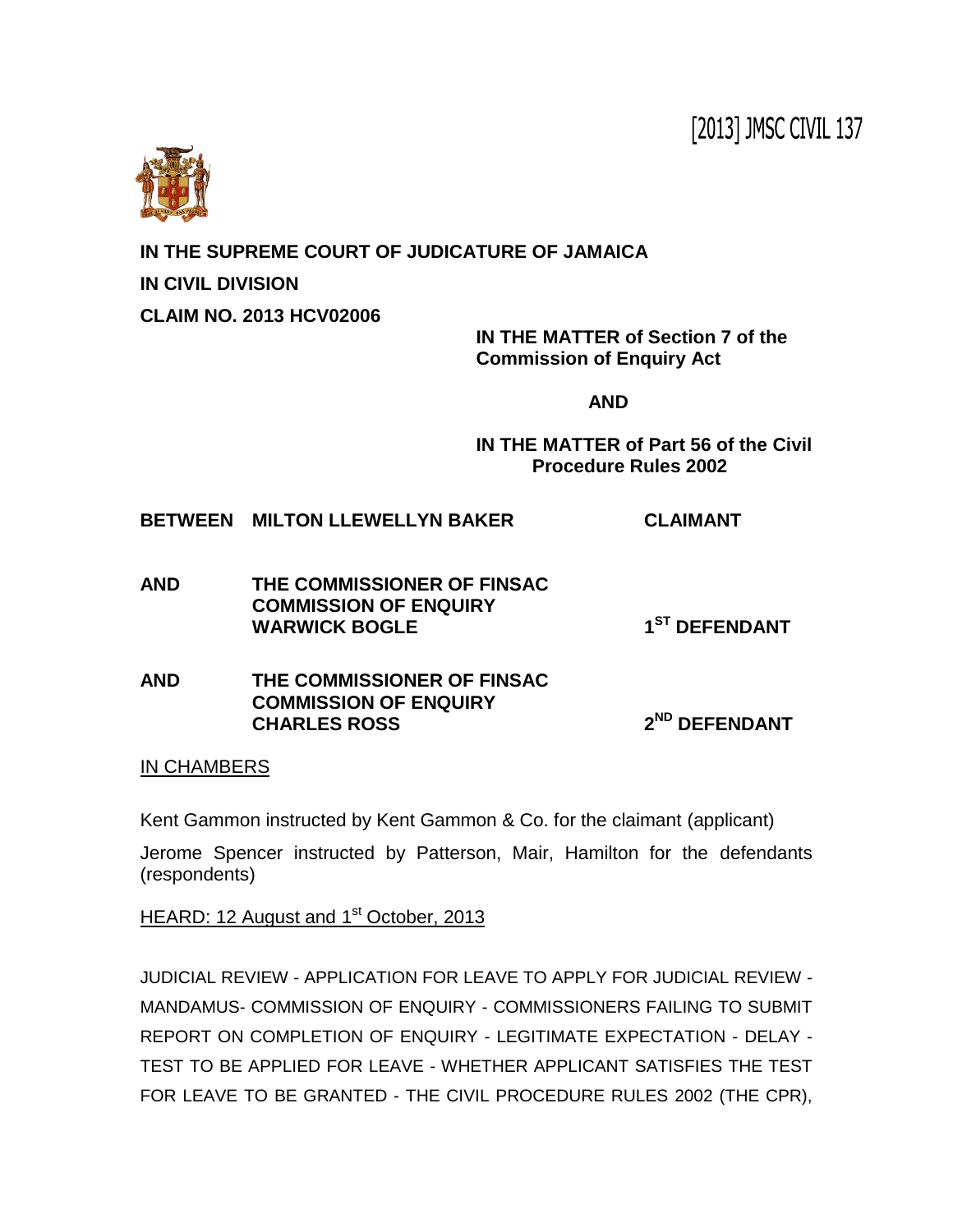56.2 (1); 56.2 (2); 56.3 (3); 56.6 (1); THE COMMISSIONS OF ENQUIRY ACT, SS. 2 ,5, 7, 10 & 13

## **McDONALD-BISHOP, J**

[1] This concerns an application for leave for judicial review that was dismissed by me on 12 August 2013. 1 gave an oral synopsis of my reasons for refusing the application for leave, but given the public interest in the matter with which it is concerned, I promised then to reduce my reasons in greater detail into writing. This, therefore, stands in fulfillment of that promise.

[2] Mr. Milton Llewellyn Baker is named as claimant in the proceeding albeit that, in actuality, he is an applicant for leave for judicial review on the basis that a claim could not have been properly commenced without leave of the Court to apply for judicial review being first obtained.

[3] Mr. Baker has brought this action against persons named as defendants in the proceeding although their real standing ought to be as respondents for the same reason Mr. Baker should be regarded as an applicant. They are the two Commissioners of the FINSAC Commission of Enquiry, Messrs. Warwick Bogle and Charles Ross ("the Finsac Commissioners").

[4] The term FINSAC is the well known acronym for the entity, Financial Services Adjustment Company Limited, that was created by the Government in 1997 in response to the all too familiar financial sector 'melt-down' that occurred during the 1990's.

[5] Mr. Baker, by Notice of Application for Court Orders filed on 25 June 2013, sought the following order:

> "*Leave for judicial review for an order for Mandamus, that the 1st Defendant, FINSAC Commissioner of Enquiry, Warrick Bogle, Chartered Accountant, of Shop 16, Hagley Park Road, Kingston 10 in the parish of St. Andrew and the 2nd Defendant, FINSAC Commissioner of Enquiry, Charles Ross,*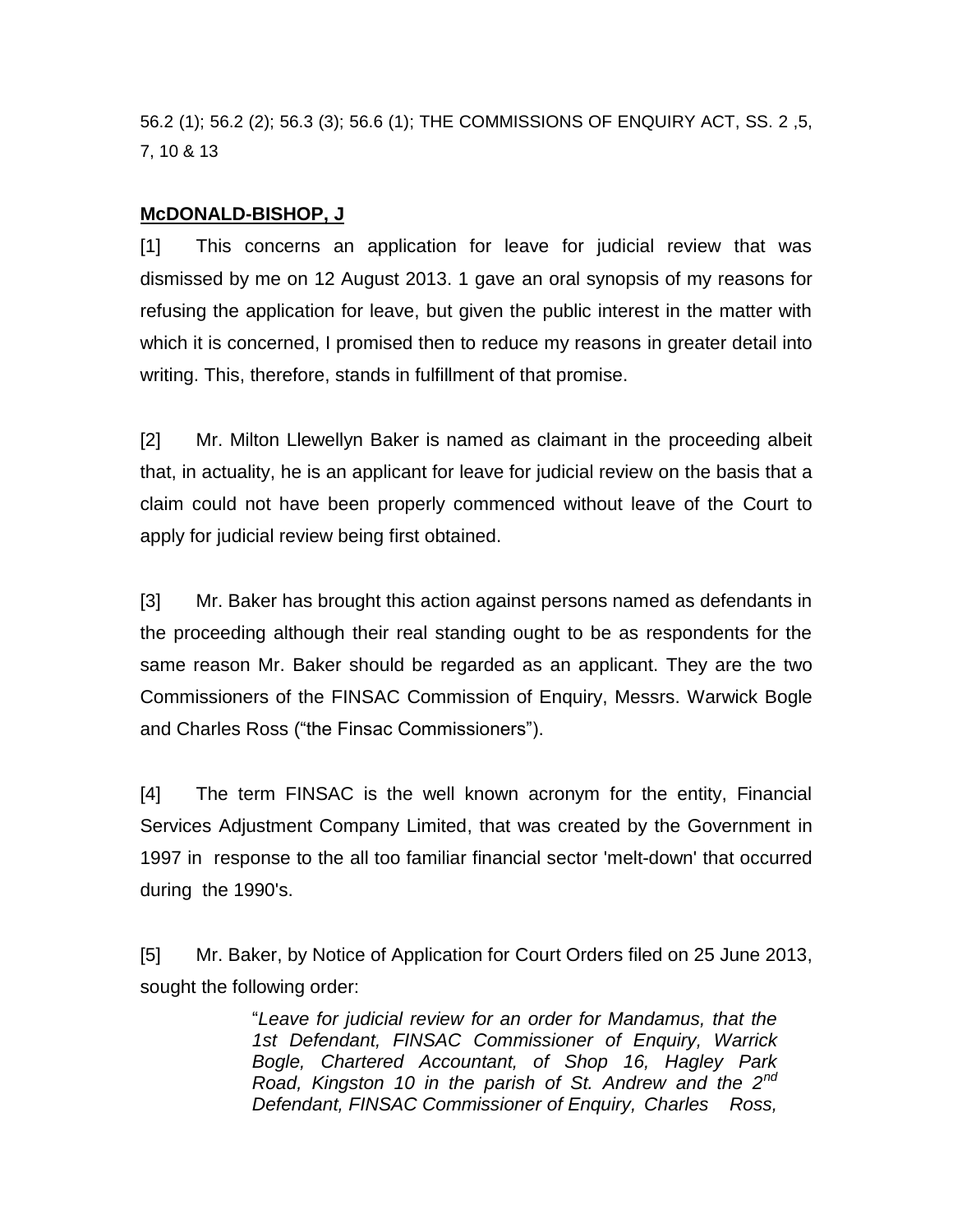*Financial Consultant, of 07 Barbados Avenue, Kingston 5 in the parish of St. Andrew to produce a report whether final or interim from the evidence given and presented before the said FINSAC Commissioners of Enquiry over the material period November 2009-November 2011."* 

[6] For a fuller appreciation of the decision I had arrived at, it is imperative that the background to the application and the legal context within which it was pursued by Mr. Baker be clearly understood from the very outset. I now undertake the effort to provide an insight into the relevant factual and legal circumstances surrounding Mr. Baker's application for leave for judicial review.

## **The background: factual and legal context**

[7] FINSAC was the entity created by the Government of Jamaica in 1997 to address the now well - known financial institutions 'melt – down' of the 1990's. Its mandate was to restore stability to the turbulent financial sector by resolving "the problems of solvency and liquidity experienced by the financial sector." Its ultimate goal, it could be said, was, purportedly, to restore stability and public confidence in our financial institutions, particularly, those in the banking and insurance sectors.

[8] Mr. Baker is one of those persons who, we could say in popular jargon, was 'finsac'd' (pronounced '*finsacked').* That is to say, he was one of those persons with respect to whom steps were taken by FINSAC and/or its associated entities to recover outstanding debts owed to the troubled financial institutions. Mr. Baker is now a member of the group of persons (or borrowers) who were affected by the activities of FINSAC who formed an Association named the Association of FINSAC Entrepreneurs ("The Association"). He is, in fact, the husband of the President of that Association. He has, evidently, not brought this application in a representative capacity on behalf of the Association.

[9] Mr. Baker and the other persons of the Association faced insolvency in their business operations during the period 1996-2002. They had entered into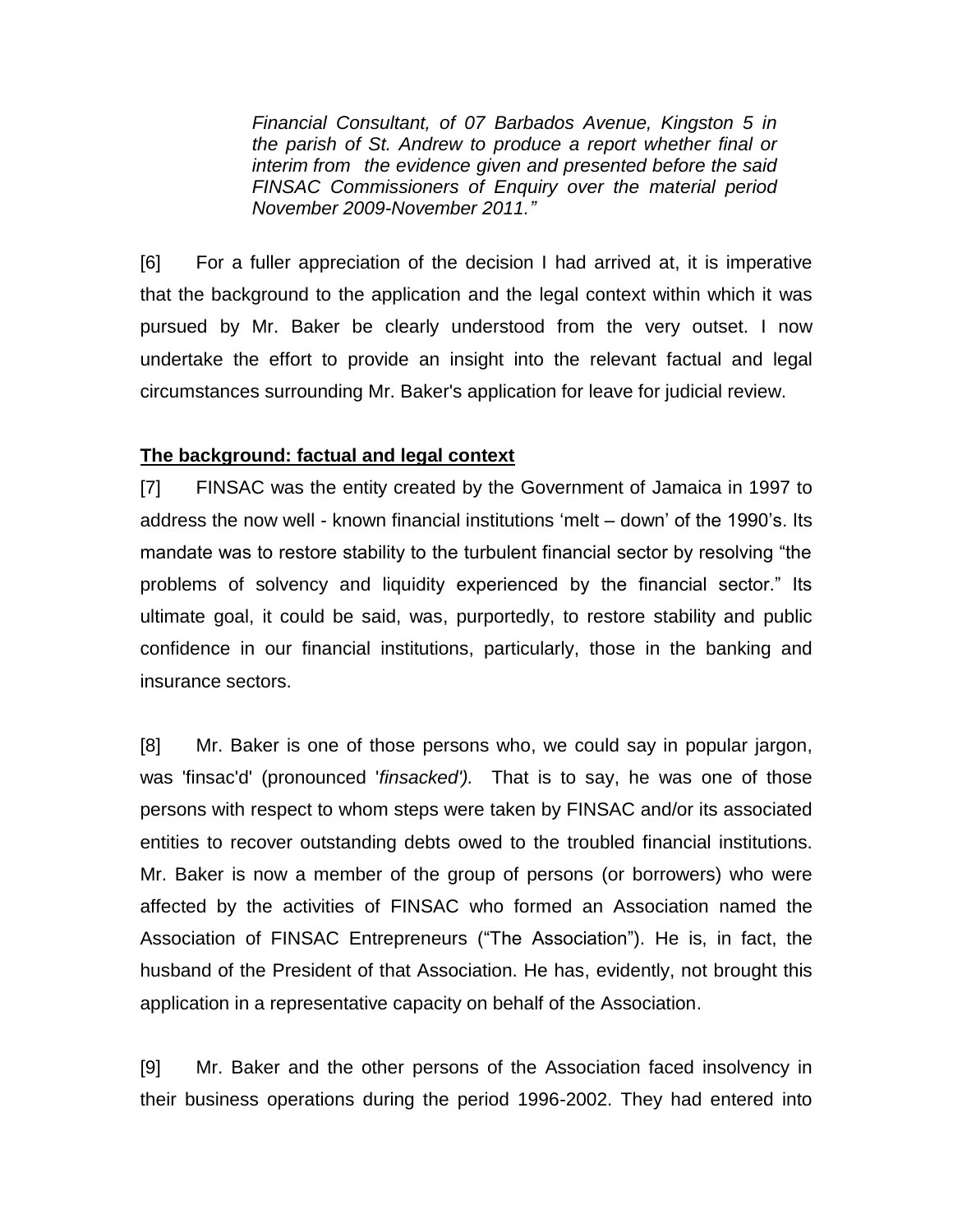mortgage agreements with mortgage institutions that they could no longer service due to what they claimed were the exorbitant variable interest rates that led to an increase in their indebtedness. Mr. Baker deponed that his initial loan of approximately \$10,000,000 ballooned to approximately \$150,000,000. He was unable to meet the mortgage repayments and the institution foreclosed on two of his properties. Many properties used by other members of the Association to secure loans were lost to them due to foreclosure by the lending institutions.

[10] Much controversy emanated from the activities of FINSAC and attention was directed, through much media publicity, at the welfare of the affected entrepreneurs. This eventually led to the issuance by the Governor - General of a Commission to enquire into the financial melt - down of the 1990's and the activities of FINSAC, among other things. In establishing the Commission of Enquiry concerning FINSAC, the Governor - General acted pursuant to the power vested in him by the Commissions of Enquiry Act (which will be referred to as the "Act" from time to time during the course of my discussion).

## [11] The Commissions of Enquiry Act, Section 2 reads:

" 2. It shall be lawful for the Governor-General, whenever he shall deem it advisable, to issue a Commission, appointing one or more Commissioners, and authorizing such Commissioners, or any quorum of them therein mentioned, to enquire into the conduct or management of any department of the public service or local institution, or the conduct of any public or local officers of the Island, or of any parish, or district thereof, or into any matter in which an enquiry would in the opinion of the Governor-General, be for the public welfare.

Each such Commission shall specify the subject of enquiry, and may, in the discretion of the Governor-General, if there is more than one Commissioner, direct which Commissioner shall be Chairman, and direct where and when such enquiry shall be made, and the report thereof rendered, and prescribed how such Commission shall be executed, and may direct whether the enquiry shall or shall not be held in public. In the absence of a direction to the contrary, the enquiry shall be held in public, but the Commissioners shall nevertheless be entitled to exclude any particular person or persons for the preservation of order, for the due conduct of the enquiry, or for any other reason."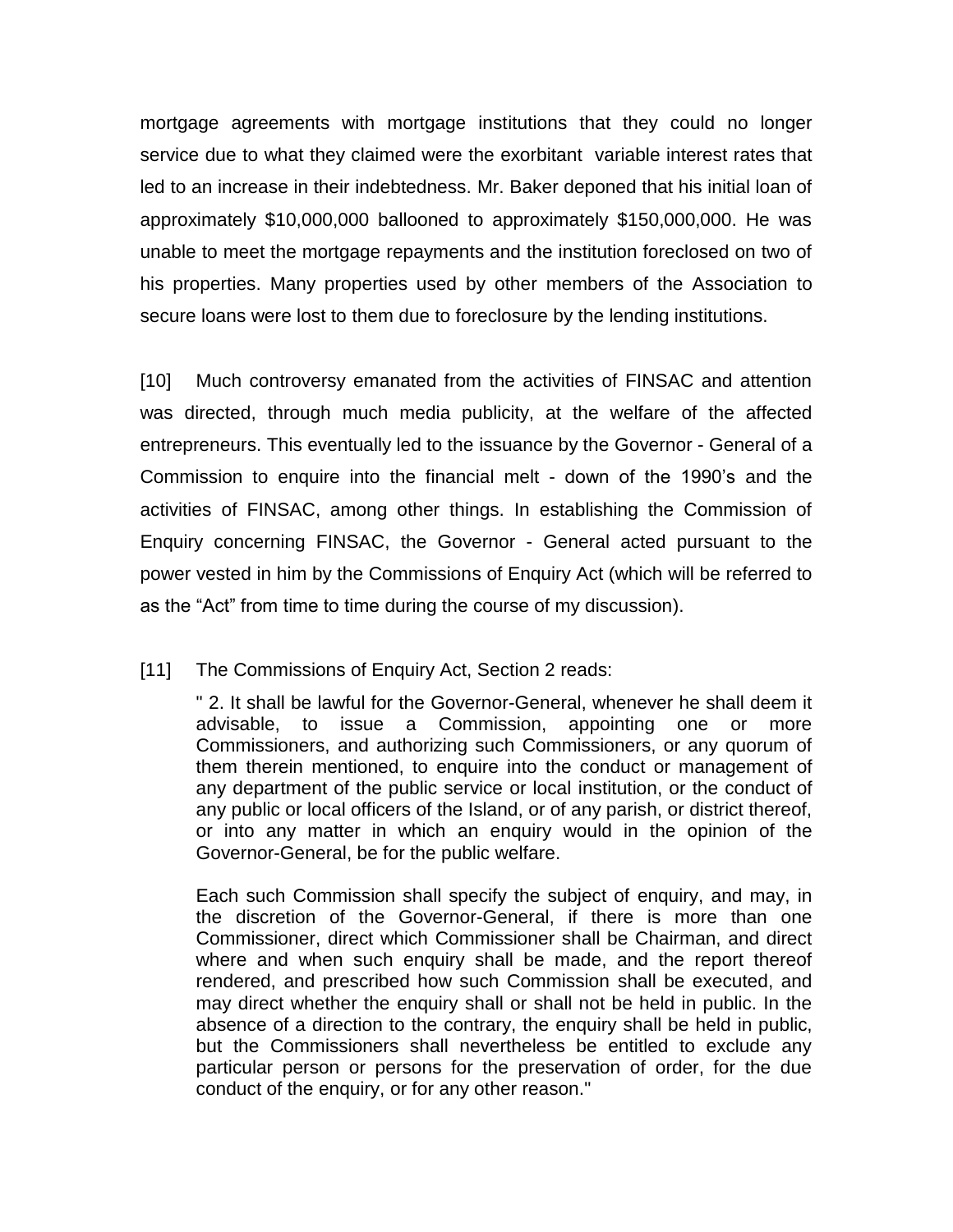[12] Section 5 sets out the terms of the oath or the affirmation that persons appointed as Commissioners should take. Section 7 of the Act then goes on to stipulate the duties that the Commissioners are required to perform in accordance with their oath or affirmation. Section 7 reads:

"7. It shall be the duty of the Commissioners, after taking such oath or affirmation, to make a full, faithful and impartial enquiry into the matter specified in such Commission and to conduct such enquiry in accordance with the directions (if any) in the Commission; and, in due course, to report to the Governor-General, in writing, the result of such enquiry; and also, when required, to furnish to the Governor-General a full statement of the proceedings of such Commission and of the reasons leading to the conclusions arrived at or reported."

The Act proceeded to provide, in part, in section 10:

"10. Commissioners acting under this Act shall have the powers of a Judge of the Supreme Court of this Island, to summon witnesses, and to call for the production of books, plans and documents, and to examine witnesses and parties concerned on oath, and no Commissioner shall be liable to any action or suit for any matter or thing done by him as such Commissioner…"

In keeping with the power vested in him by the Act, the Governor-General, having deemed it advisable, on the 24 October 2008 issued the Instrument under the broad seal appointing the Commissioners to the FINSAC Commission of Enquiry.

[13] As indicated in the Jamaica Gazette Extraordinary of Friday 9 January 2009, The Honourable Mr. Justice Boyd Carey (Retired), Mr. Charles Ross and Mr. "Worrick" (not "Warrick" in Gazette) Bogle were appointed Commissioners with effect from 12 January 2009. Mr. Fernando DePeralto was appointed Secretary. At some point, Justice Carey ceased to be one of the Commissioners.

[14] The Commission granted by the Governor - General authorized the FINSAC Commissioners to: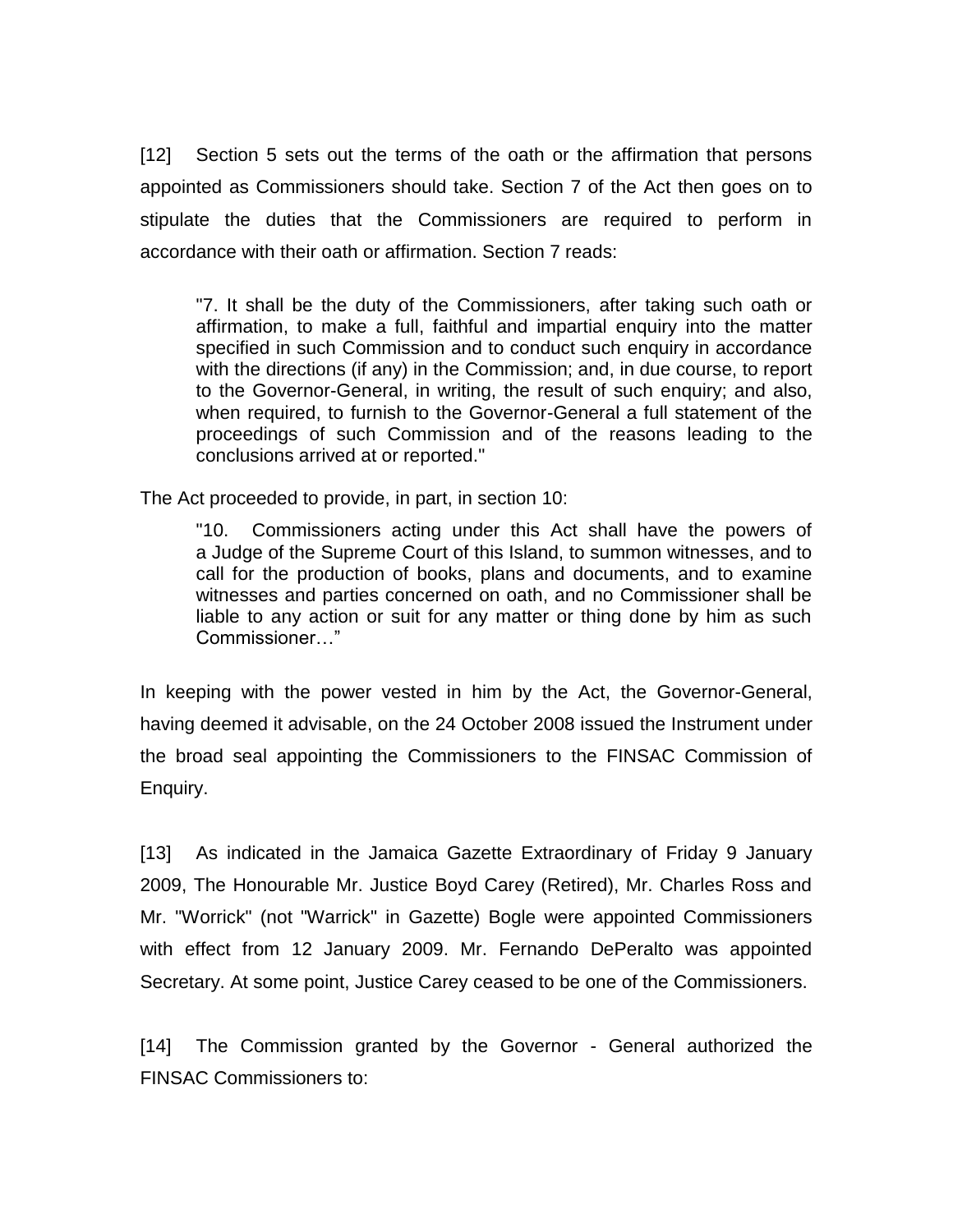- (i) examine the circumstances that led to the collapse of several financial institutions in the 1990's with particular regard to:
	- (a) the extent to which these circumstances were directly influenced by domestic or external factors;
	- (b) Government's fiscal and monetary policies;
	- (c) the management practices and role of Board of Directors of the failed institutions;
	- (d) the performance of Government's regulatory functions.
- (ii) To consider what actions, if any, could have been taken to avoid this occurrence and to evaluate the appropriateness of the actions which were taken by the authorities in the context of Jamaica's economic circumstances and in comparison to intervention by the State in other countries which have had similar experiences.
- (iii) To review the operations of FINSAC in relation to the delinquent borrowers and to determine whether debtors were treated fairly and equally;
- (iv) To review the probity and propriety in FINSAC's management, sale and/or disposal of assets relating to delinquent borrowers;
- (v) To review the terms and conditions of the sale of non-performing loans to the Jamaica Redevelopment Foundation;
- (vi) To review the practices of the Jamaica Redevelopment Foundation in the treatment of delinquent borrowers and in particular, the management, sale, and/or disposal of assets;
- (vii) To assess the long term impact of the collapse of these institutions on the economy and on the businesses and individuals whose loans were involved as well as the economic and social impact of the actions taken by the Government with regard to savers, depositors and investors of the failed institutions;
- (viii) To review the steps that have subsequently been taken and make recommendations as to what further steps should be taken to prevent a recurrence of such widespread collapse of financial institutions and the resulting hardships.

[15] The Commission issued by the Governor - General contained several directions to the Commissioners. Some of such directions are, for immediate purposes, in the following terms:

"AND I do further direct you to hold such enquiry and to conduct such examination of witnesses in public unless you, in your judgment, determine that it is advisable to have a sitting in private:

AND I further direct you to report to me in writing as soon as practicable the result of such enquiry and to furnish to me a full statement of the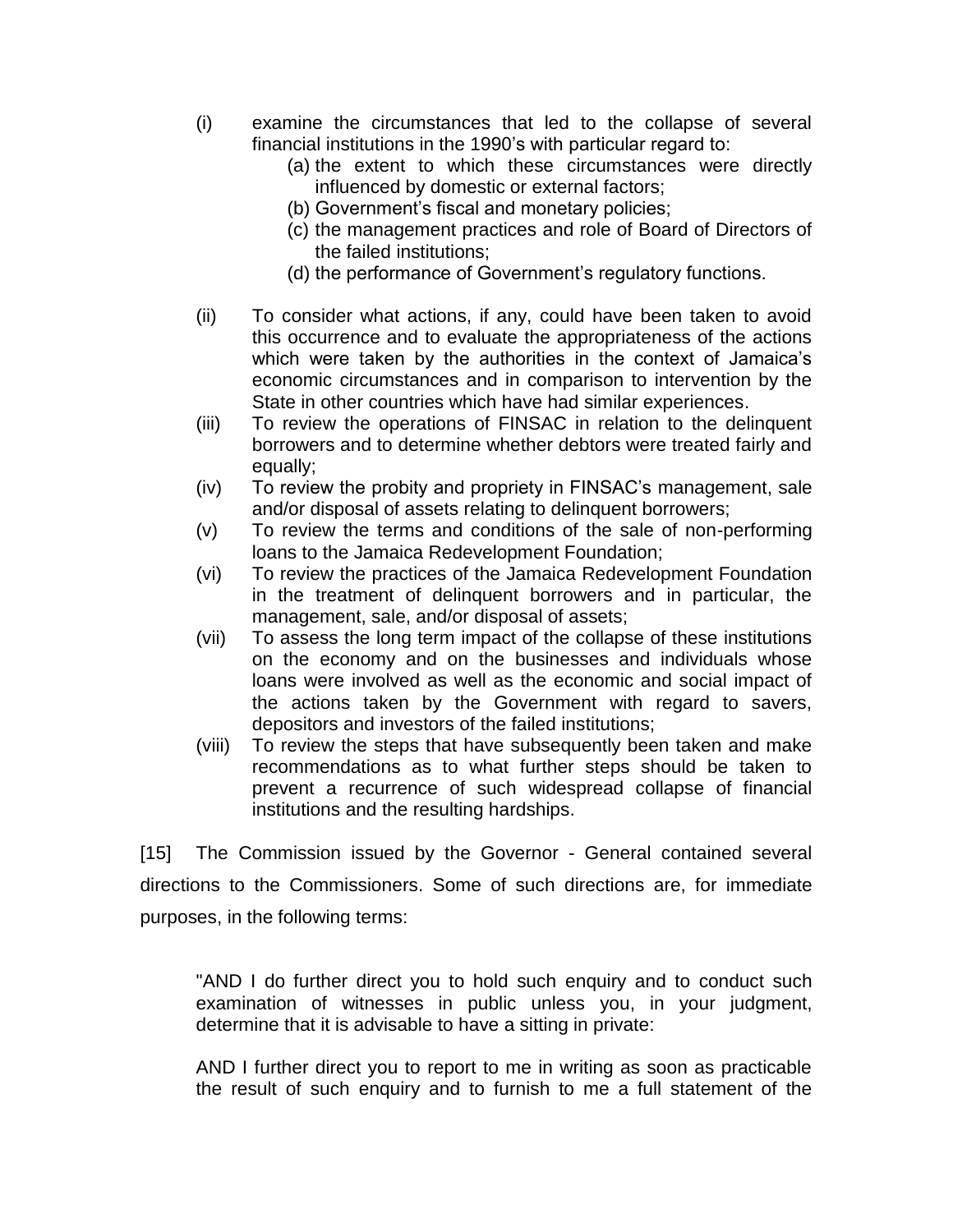proceedings and of the reasons leading to the conclusions arrived at or reported:

AND I do further direct that should you find it necessary to do so, you may submit Interim Reports before the submission of your full and final report:…

In his final charge to the appointees, the Governor- General directed, in part:

"AND I also direct that, having made and subscribed to an oath or affirmation as required by law… you do proceed forthwith to make a full, faithful and impartial enquiry into the matters hereinbefore specified at such times and places as you may think fit, and that, should you find it necessary so to do, you shall summon witnesses to appear before you at such times and places as you may appoint, and examine and have them examined before you, on oath, touching the subject of the enquiry:"

[16] The Governor - General from all indications acted within the letter of the enabling statute and appointed the FINSAC Commissioners to carry out the mandate as set out in the Instruments of Appointment and in accordance with the Act. The terms of reference are clear and what the Commissioners were to do in furtherance of this mandate was unambiguous.

[17] It goes without saying, then, that Mr. Baker did not grant any Commission to the Commissioners to investigate the activities of FINSAC or into any related matters. The Governor - General did so in keeping with his statutory power. Also, The terms of reference made no mention of Mr. Baker personally, and over and above anyone else. Mr. Baker would have fallen within a group of persons, that being, the delinquent borrowers, whose interest was to be part of the subject of the Enquiry. As is seen from the terms of reference of the Commission, the probity and propriety of FINSAC's and the Jamaica Redevelopment Foundation's management, sale and or disposal of the delinquent borrower's assets was to be reviewed and it should be determined whether the delinquent borrowers were treated fairly and equally.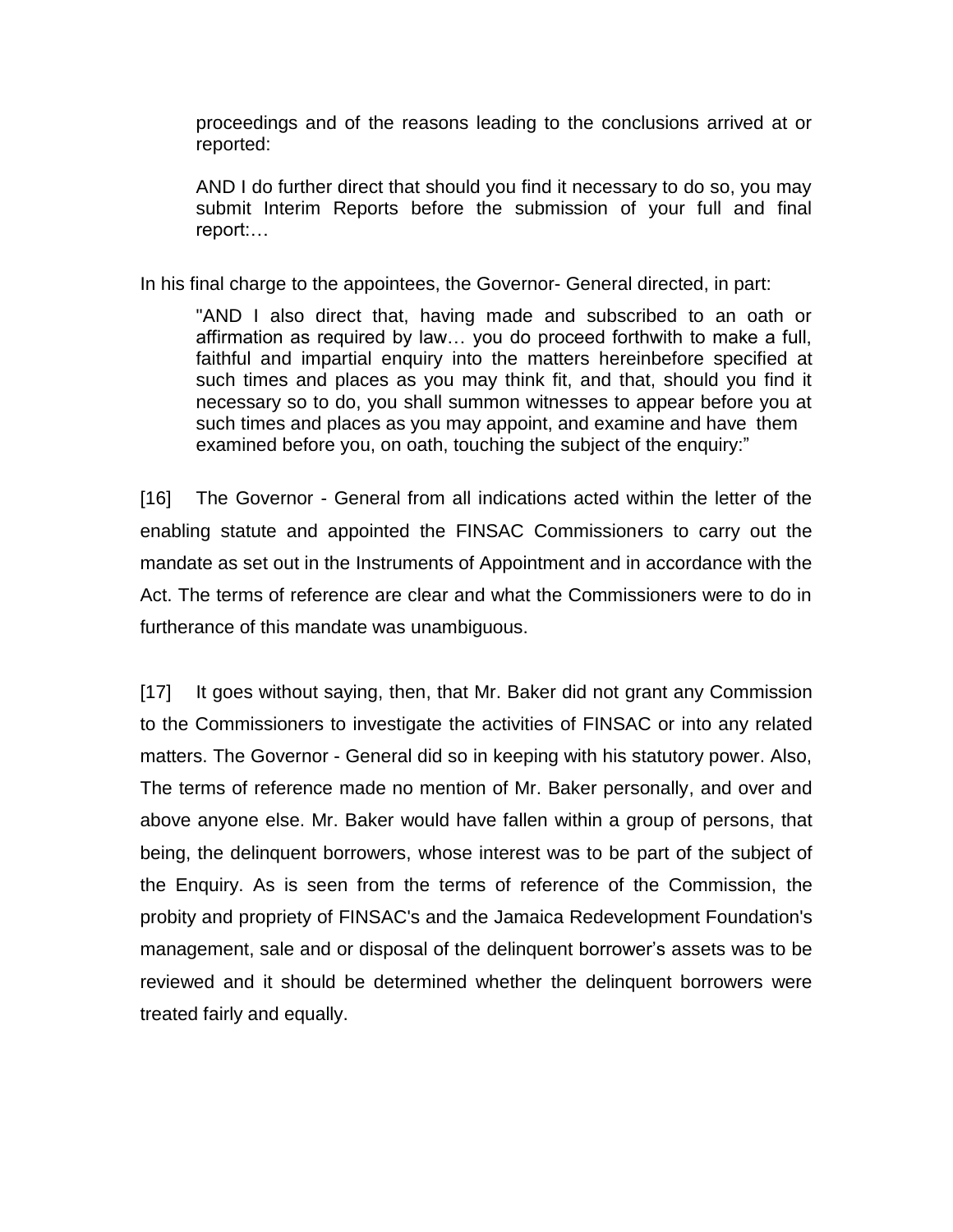[18] Mr. Baker only entered the picture as a direct participant in the proceeding when he was summoned by the Commission in keeping with the power given to it by the Governor - General which was derived from section 10 of the Act. Having been called by the Commission of Enquiry, Mr. Baker participated in the proceedings by giving his evidence on 24 and 25 November 2010.

[19] The Enquiry was completed in or around November 2011. Since then, and certainly up to the date of this hearing, no report has been forwarded by the Commission to the Governor-General in keeping with the Act and the directive of the Governor-General that they forward a report to him in writing upon completion.

[20] The FINSAC entrepreneurs have been agitating for some time since the hearing was completed for the report to be concluded and made available. They have made their position known through the broadcast and print media and, reportedly, through a public forum held at the Emancipation Park which was reported on television on 9 February 2013.

[21] In addition, Mr. G. Anthony Levy, attorney-at-law, who represented some entrepreneurs at the Enquiry, wrote to the Commissioners on the issue but to no avail. It was stated too that the intervention of the Governor - General was sought by the President of the Association by letter but that, too, met with no success. The report remains outstanding after two or so years following the completion of the Enquiry.

[22] It is against this background that Mr. Baker sought leave for him to make an application for judicial review to procure an order of mandamus to compel the Commissioners to complete and submit the report. His application did not expressly state, however, to whom such report must be given.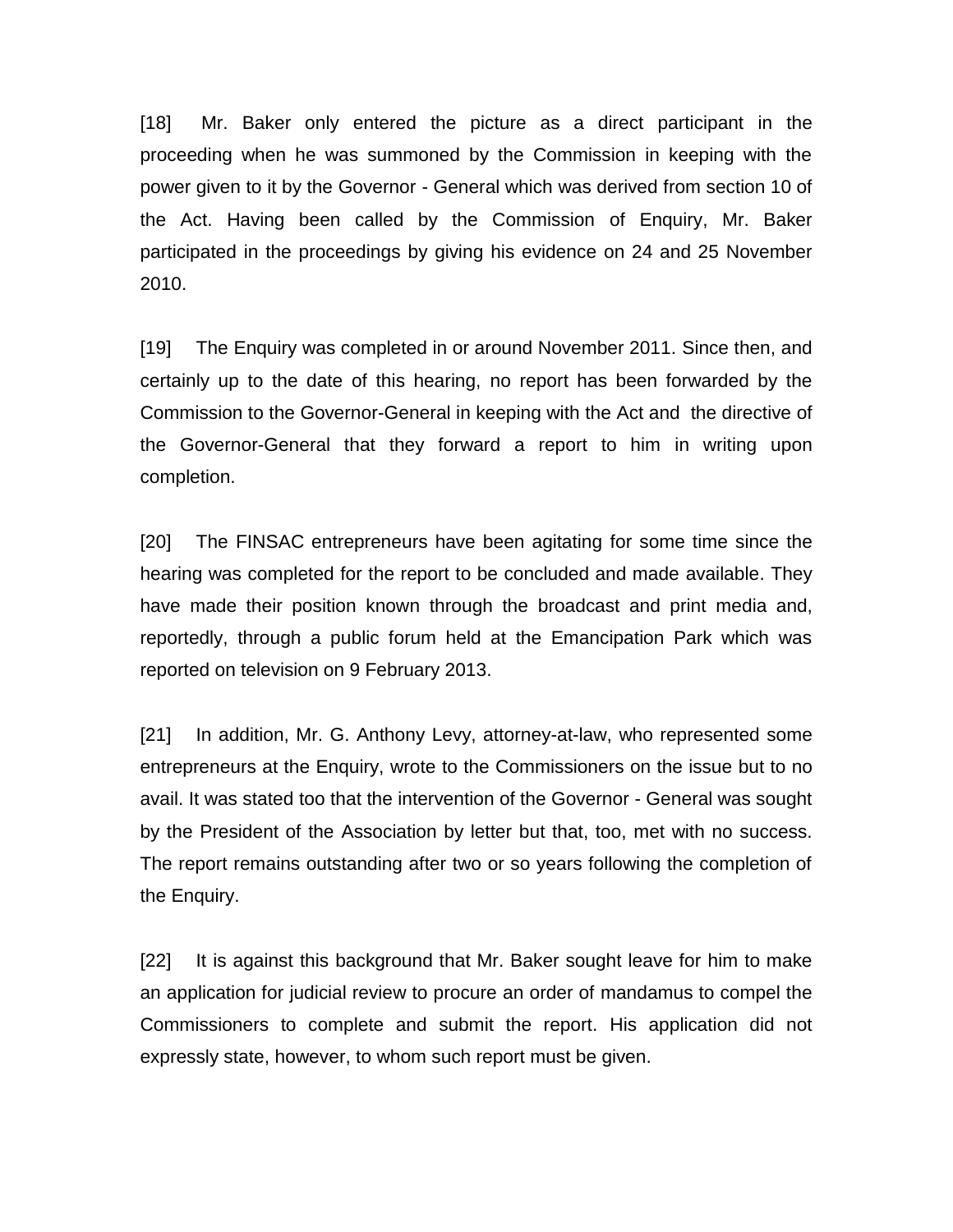## *Leave for judicial review*

# *Locus standi*

[23] The application for leave for judicial review was made pursuant to the Civil Procedure Rules, 2002 ("the CPR"), Rule 56.2. Rule 56.2 (1) provides that an application for judicial review may be made by any person group or body which has sufficient interest in the subject matter of the application.

> 'A person with sufficient interest' according to the Rules includes, among others, any person who has been adversely affected by the decision which is the subject of the application [r. 56.2 (2) (a); or any person who has a right to be heard under the terms of any relevant enactment or the Constitution [r. 56.2 (2) (f)].

[24] The first hurdle that Mr. Baker would have to, therefore, surmount is that he had the requisite *locus standi* to bring this application. He must be a person who may be regarded as having a sufficient interest in the findings/ decision of the FINSAC Commission of Enquiry and, by extension, in the submission of its report which is the subject of the claim.

[25] The Rules stipulate that a sufficient interest inheres in a person who has been adversely affected by the decision, the subject matter of the application. In this case, there is no decision of the Commissioners that is in issue, strictly speaking, but rather an omission/ failure on their part to submit a report as required by the terms of the Commission.

[26] What constitutes a decision for administrative law purposes was helpfully and thoroughly addressed by Lord Diplock in **Council of Civil Service Unions v Minister for the Civil Service** [1985] A.C. 374 ("The GCHQ case". There, his Lordship, in explaining when a decision can properly be the subject of a judicial review stated that a decision for that purpose typically relates to a decision made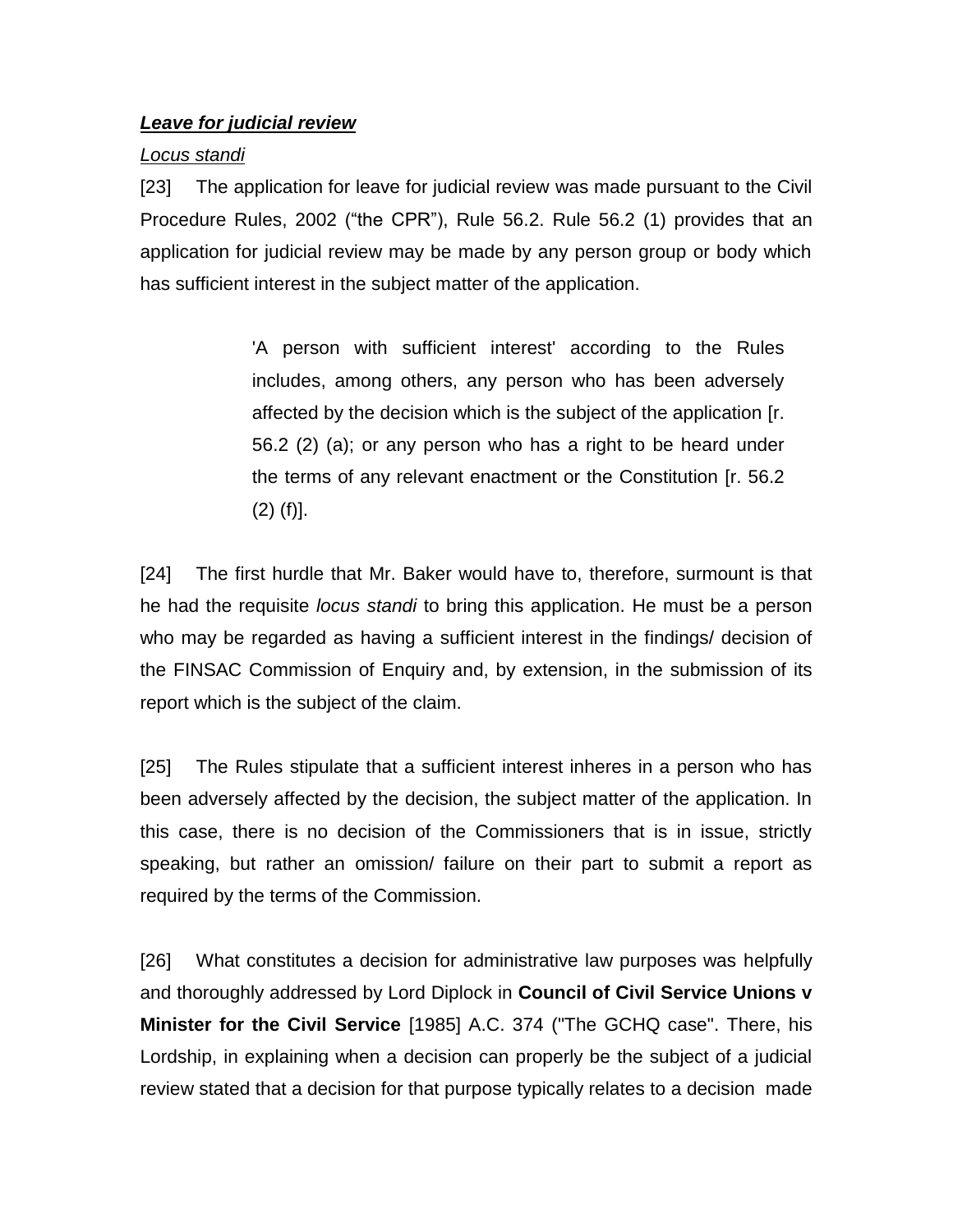by some person or (body of persons), the decision-maker, or a refusal by that decision-maker to make a decision. So, for a matter to be qualified as a decision, it is not necessarily confined to decisions of a direct kind but include actions or omissions to act. It would mean on Lord Diplock's exposition, that for an omission to qualify as a decision for the purposes of judicial review, it must have consequences which affect some person or body of persons other than the decision - maker in certain specified ways which I have duly noted but will not detail for present purposes. One such way that is relevant to this matter is where the act or omission manages to frustrate the legitimate expectation of an interested person.

[27] There is no direct decision that has been made by the FINSAC Commission that can be said to adversely affect Mr. Baker. It may be said, however, that the claim concerns an omission on the part of the Commissioners to act, that is, to submit a report in which Mr. Baker has an interest since he is one of the beneficiaries of the Enquiry. Furthermore, the Rules show that the remedy of Mandamus could be granted in respect of a "decision or *determination not already made or to hear a case".* (Emphasis added.) The Commission has not yet made any determination.

[28] So, it seems to me that the fact that there is no decision from the Commissioners would not preclude a remedy of mandamus to be granted, if all the conditions necessary for its grant exist. As such, a person, like Mr. Baker, seeking to compel the performance of the act of the Commissioners in submitting the report, could well have sufficient interest in the subject matter of the claim being a person who could be directly or adversely affected by the determination when it is ultimately made.

[29] Since the categories of persons who may be taken as having sufficient interest in a matter which is the subject of an application for judicial review is not closed, I was not minded to exclude Mr. Baker on the ground of him having no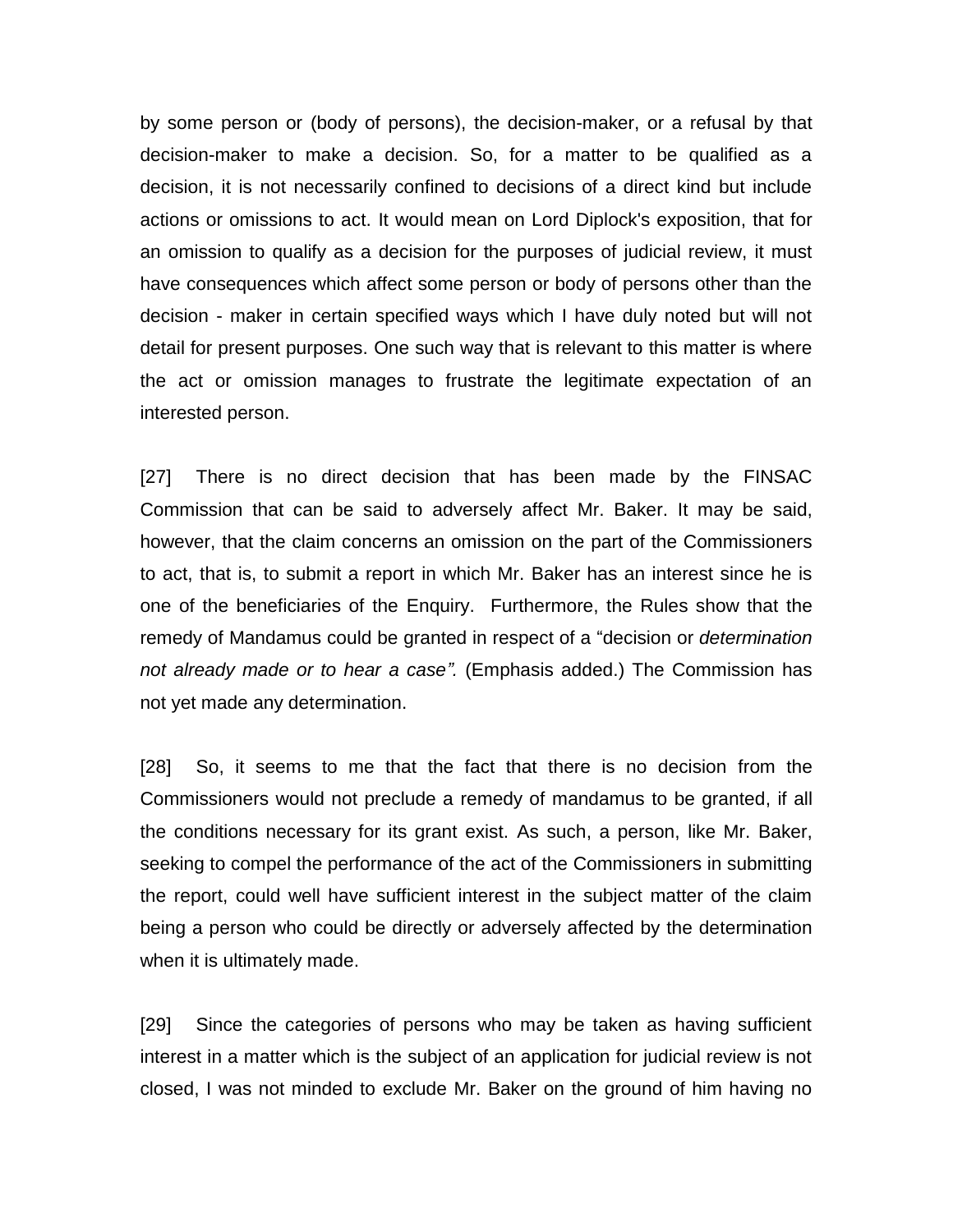*"locus standi*" in the circumstances. In fact, there was no issue taken that he did not have sufficient interest in the subject matter of the application, but as a matter of law, I had to consider and be satisfied that all the legal requirements for grant of leave for judicial review were met.

[30] I was also influenced by the guidance afforded by the learned authors of **Halsbury's Laws of England,** 4th edition, 2001 Reissue, Vol. 1 (1), para. 66, that the question whether an applicant has sufficient interest although arising at the permission stage, is, in most cases, left to be dealt with at the substantive hearing for judicial review. The learned authors noted that it is only in obvious cases that the Court may decide that the applicant lacks sufficient interest. So, they stated that "save in simple or clear cases the question whether the applicant has a sufficient interest should not be determined at the threshold stage as a preliminary issue independent of a full consideration of the merits of the complaint.

[31] In all the circumstances, then, I proceeded to deal with the application for leave on the merits on the premise that Mr. Baker possesses sufficient interest in the subject matter of the claim at this threshold stage. The overriding question, however, was whether he had presented enough material to pass the test for leave to be granted for him to apply for judicial review for an order of mandamus to compel the Commissioners to produce the report.

#### *Whether there was delay*

[32] The CPR also provide that a claim for leave to apply for judicial review must be made promptly and, in any event, within three months from the date the grounds for the application first arose. [See r. 56.6 (1)]. Mr. Spencer, on behalf of the Commissioners, took the point that the application was not made promptly or, at any rate, within three months since the ground first arose and so without an extension granted by the Court, the application ought not to be entertained. Counsel's argument was that more than three months had elapsed since the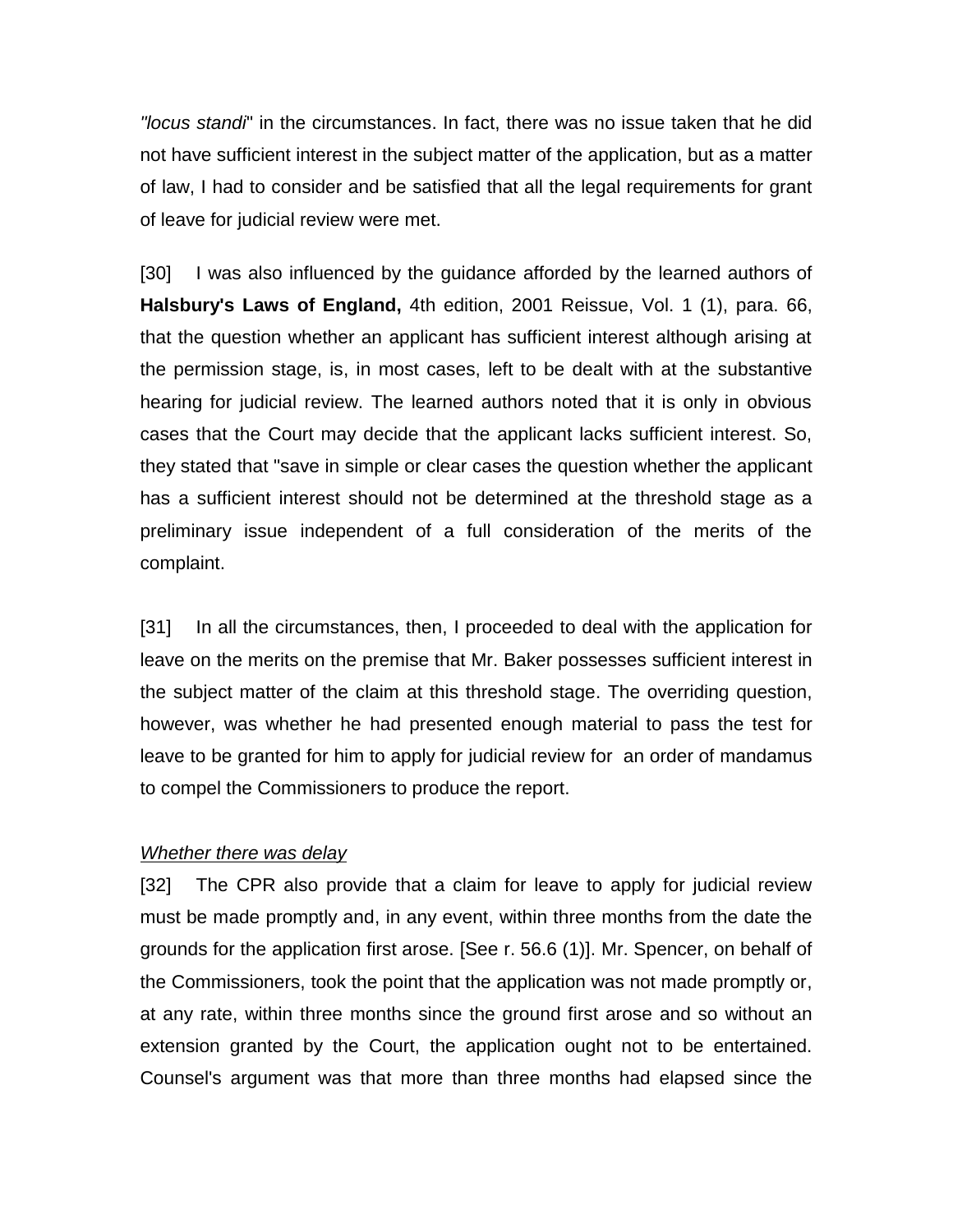Commissioners failed to submit the report in response to the letter of Mr. G. Anthony Levy on whose affidavit evidence Mr. Baker sought to rely.

[33] I rejected that submission and I ruled that there was no delay in bringing the application. I formed the view that the omission on the part of the Commissioners is a continuing one against the background that no time was specified in the Commission for the completion of the report except as 'soon as is practicable.' The Enquiry was completed roughly two years ago. The omission on the part of the Commissioners complained of is still continuing. What is "as soon as practicable" is still to be determined.

[34] Furthermore, as will be seen later, I found that Mr. Levy, in actuality, made no proper demand on behalf of Mr. Baker *per se,* or at all. He represented other entrepreneurs on whose behalf he wrote. Although Mr. Baker relied on that letter and on what he called his 'entreaties' for the said report from the FINSAC Commissioners of Enquiry made through different avenues, there is no evidence that Mr. Baker, in his own right, and in his own interest, made any demand sufficiently recognised by law (as will be discussed shortly) for the report from the Commissioners. In the circumstances as obtained, I did not see it fit to bar him on the basis that the application was not made within the time limit set by the CPR.

[35] Given the remedy Mr. Baker wished to pursue amidst the prevailing circumstances, I did not believe that the limitation period should be used to bar him. It would have been open to him to go back and make his own demand and, then, if the report is still not produced, he would still have the option open to him to make a new application within time. I held the view, therefore, that it would save time and costs to hear the application and not refuse leave on the ground of a time bar given the continuing default of the Commissioners complained of.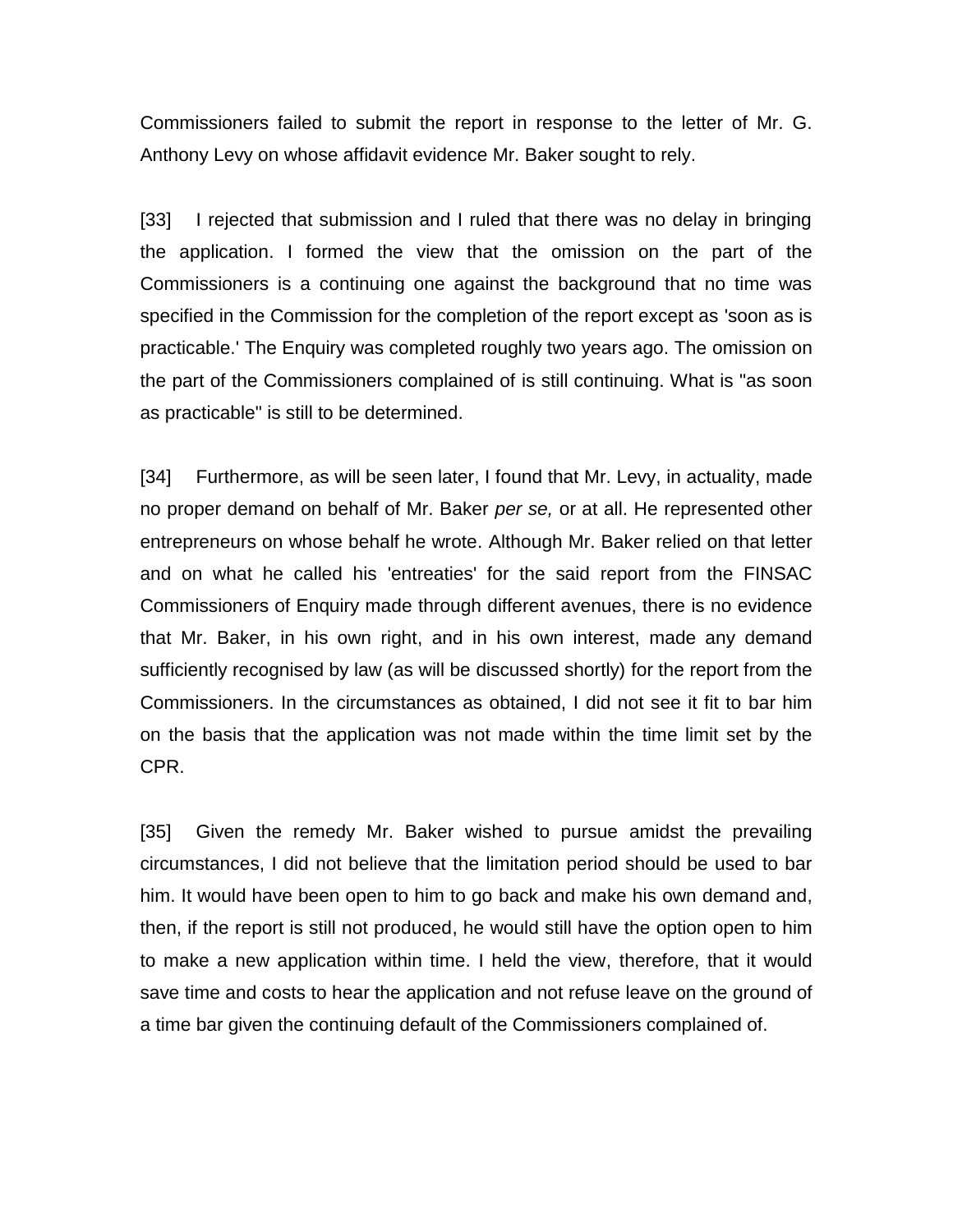#### *Ground for application*

[36] Rule 56.3 (3), in setting out what the application for leave must contain, also provides, in so far as is materially relevant at this juncture, that the grounds on which the application is made should be stated: r.56.3 (3) (c).

[37] In fulfillment of this requirement, Mr. Baker set out several bases on which it seems the application was made to include, in particular, that he has "a legitimate expectation to the report from the FINSAC Commissioners of Enquiry to understand why his business failed as set out in the terms of the FINSAC Commission of Enquiry."

[38] I found, after a consideration of the Rules, that procedurally, Mr. Baker had satisfied the basic requirements to make an application for leave for judicial review. The issue was whether, substantively, and on the merits of the application, he was entitled to leave to apply for judicial review for an order of mandamus to compel the Commissioners.

## *The applicable test*

[39] The starting point for any consideration of this application for leave on substantive grounds is the test that must be satisfied for the grant of leave. In **Sharma v Browne Antoine** [2006] UKPC 57, delivered 30 November 2006, the test was made even clearer by the Privy Council. It was stated, in part, at page 5 of their Lordships' opinion:

> "…The ordinary rule now is that the Court will refuse leave to claim judicial review unless satisfied that there is an arguable ground for judicial review having a realistic prospect of success and not subject to the discretionary bar such as delay or an alternative remedy: *R v Legal Aid Board, Ex p Hughes (1992) 5 Admin LR, 628; Fordham, Judicial Review Handbook, 4th ed. (204),* p. 426. But arguability cannot be judged without reference to the nature and gravity of the issue to be argued. It is a test which is flexible in its application…

> It is not enough that a case is potentially arguable: an applicant cannot plead potential arguability to "justify the grant of leave to issue proceedings upon a speculative basis which it is hoped the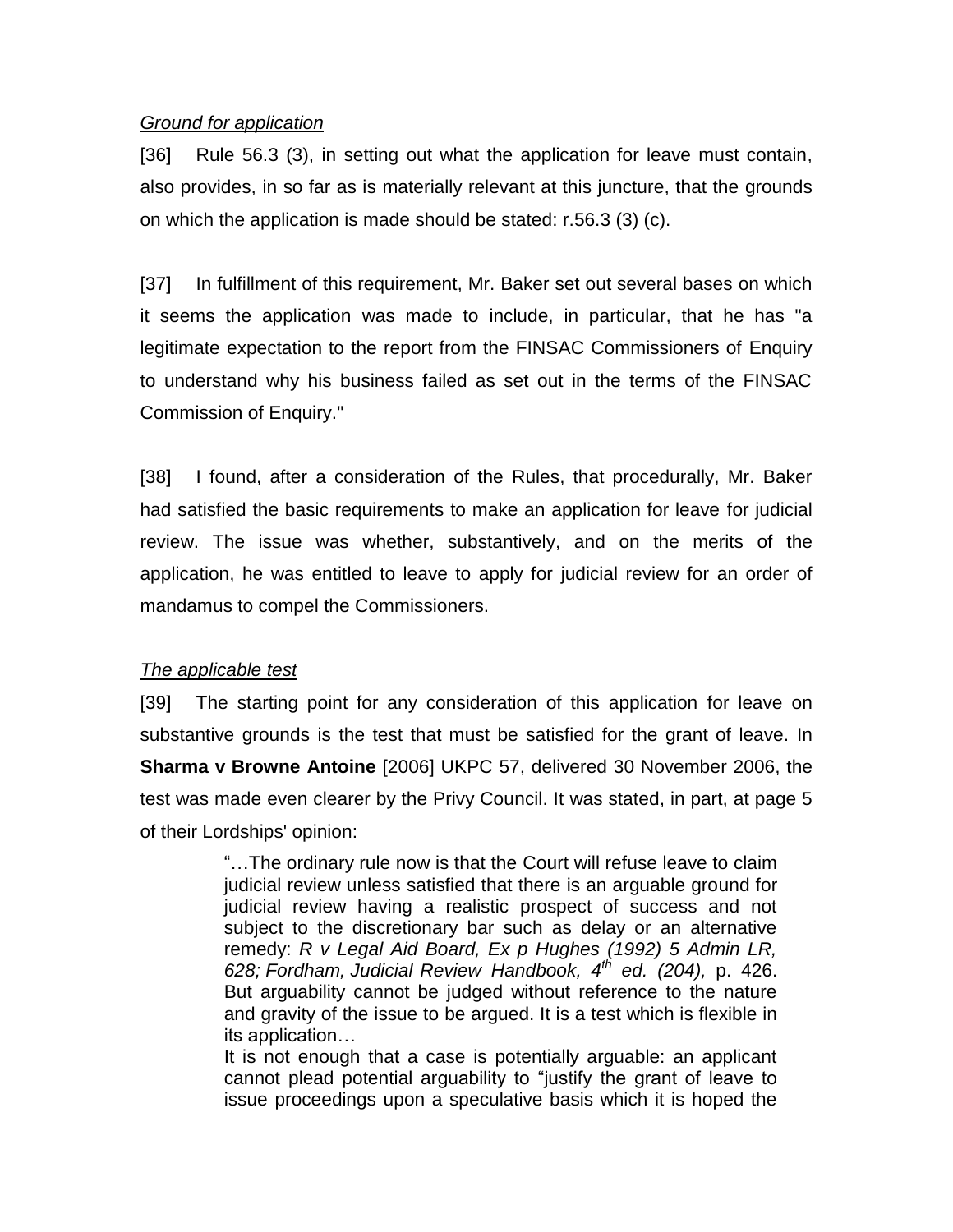interlocutory processes of the Court may strengthen": *Matalulu v Director of Public Prosecutions [2003] 4 LRC 712, 733."*

[40] My learned sister, Mangatal, J, quite helpfully, explained the approach of the Courts to these matters in the unreported judgment **Hon. Shirley Tyndall, O.J. and Others v Hon. Justice Boyd Carey (Ret'd) Claim No. 2010 HCV 00474** delivered 12 February 2010**.** At paragraph 11 of that judgment, the learned judge stated:

> "It is to be noted that an arguable ground with a realistic prospect of success, is not the same thing as an arguable ground with a good prospect of success. The ground must not be fanciful or frivolous. A ground with a real prospect of success is not the same thing as a ground with a real likelihood of success. The Court is not required to go into the matter in great depth, though it must ensure that there are grounds and evidence that exhibits this real prospect of success. "The discretion that the Court is exercising at this stage is not the same as that which it is called upon to exercise when all the evidence is in and the matter has been fully argued at the hearing of the application." – Per Lord Wilberforce at page 6 of the House of Lords' decision in **Inland Revenue Comrs v. National Federation of Self – Employed and Small Business Limited** [1981] 2 All ER 93."

[41] The relevant authorities are clear beyond question that the Court's function at the application for leave stage is to eliminate claims which are hopeless, frivolous, and vexatious. A claim should only proceed to a substantive hearing upon the Court being satisfied that there is a case fit for consideration. The evidence relied on must disclose that arguable case with the realistic prospect of success of a ground on which the claim is based. Such a case would then be such as to merit full investigation at a substantive hearing.

[42] The crucial question was whether the evidence put forward by Mr. Baker managed to disclose an arguable case of the quality contemplated by the authorities that would merit a full investigation on a substantive application for judicial review.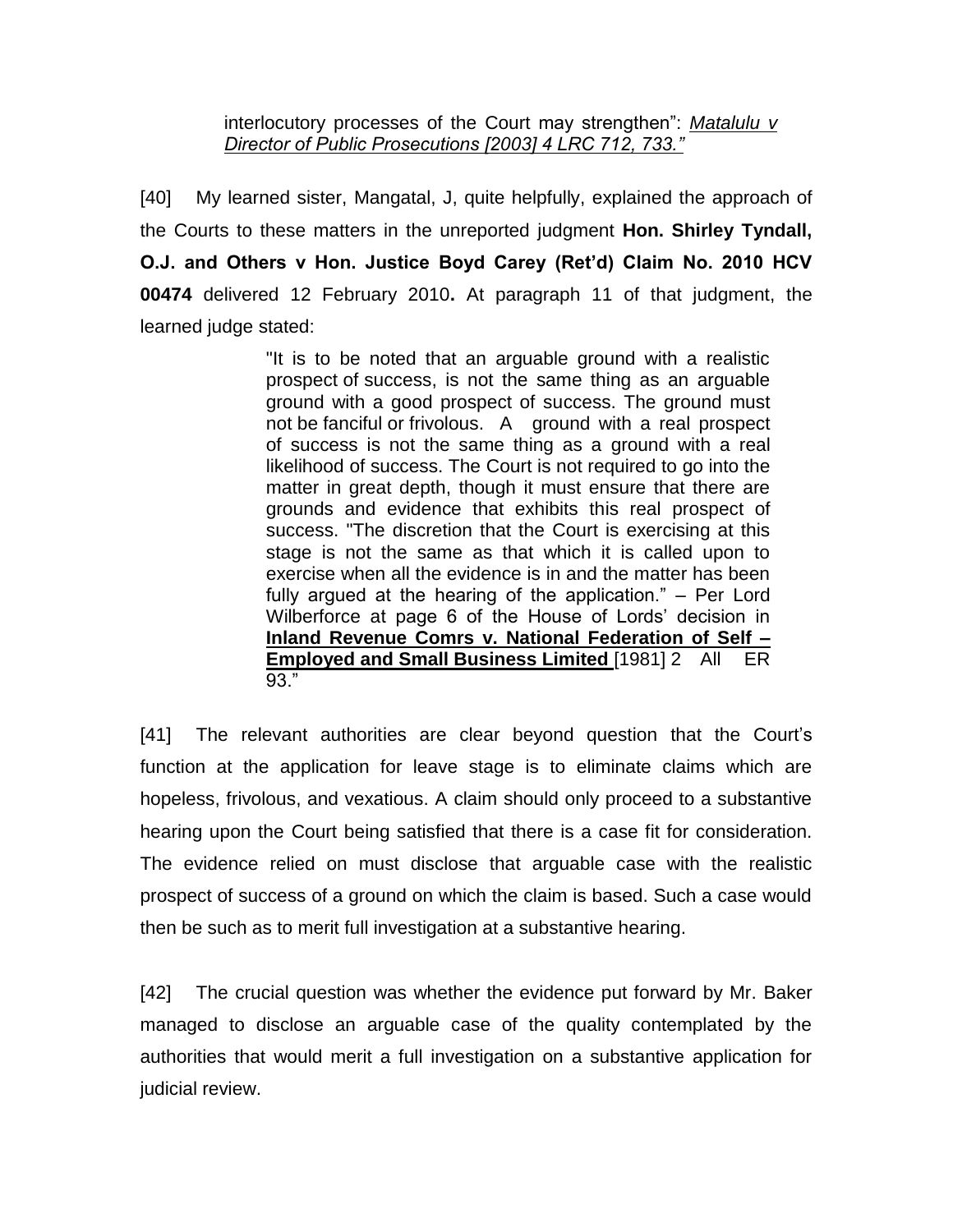[43] The core ground advanced by Mr. Baker on which he wished to seek judicial review is that he has a substantive legitimate expectation to the report from the FINSAC Commissioners to understand why his business failed as set out in the terms of the Commission.

[44] In this regard, Mr. Baker relied on the evidence contained in the affidavit of Mr. Levy. In that affidavit, Mr. Levy, indicated that he represented Therma Plastics Jamaica Limited and several other persons who were affected by the financial melt-down which resulted in the establishment of FINSAC. According to him, in so far as is relevant, he wrote to the Commissioners on 18 May 2012 and he exhibited his letter. The contents of that letter are important to this application and so warrant full disclosure. It reads under the names and addresses of the two Commissioners:

#### "Gentlemen:

## **Re: "Finsac" Commission of Enquiry**

It has been reported that the work of the commission has come to a complete halt as it is alleged that the commissioners, since the change of the government in December 2011, have been unable to receive any funding from the government. I also understand that there are no funds provided in the budget to pay the expenses of the commission.

Gentlemen, would you expect a government formed by the party in power to continue to fund the commission after which senior members of the party and officers of Finsac Limited tried successfully through the Courts to derail?

Your failure to provide even an abbreviated interim report prior to the  $29<sup>th</sup>$  day of December 2011 was a great dis-service to the people of Jamaica.

You, as commissioners, have received substantial monies from the people of Jamaica to act as commissioners and to seek the truth and report on what caused the Financial Sector meltdown of the Financial Sector and losses to thousands of Jamaicans, including some of whom committed suicide as a consequence of being Finsaced.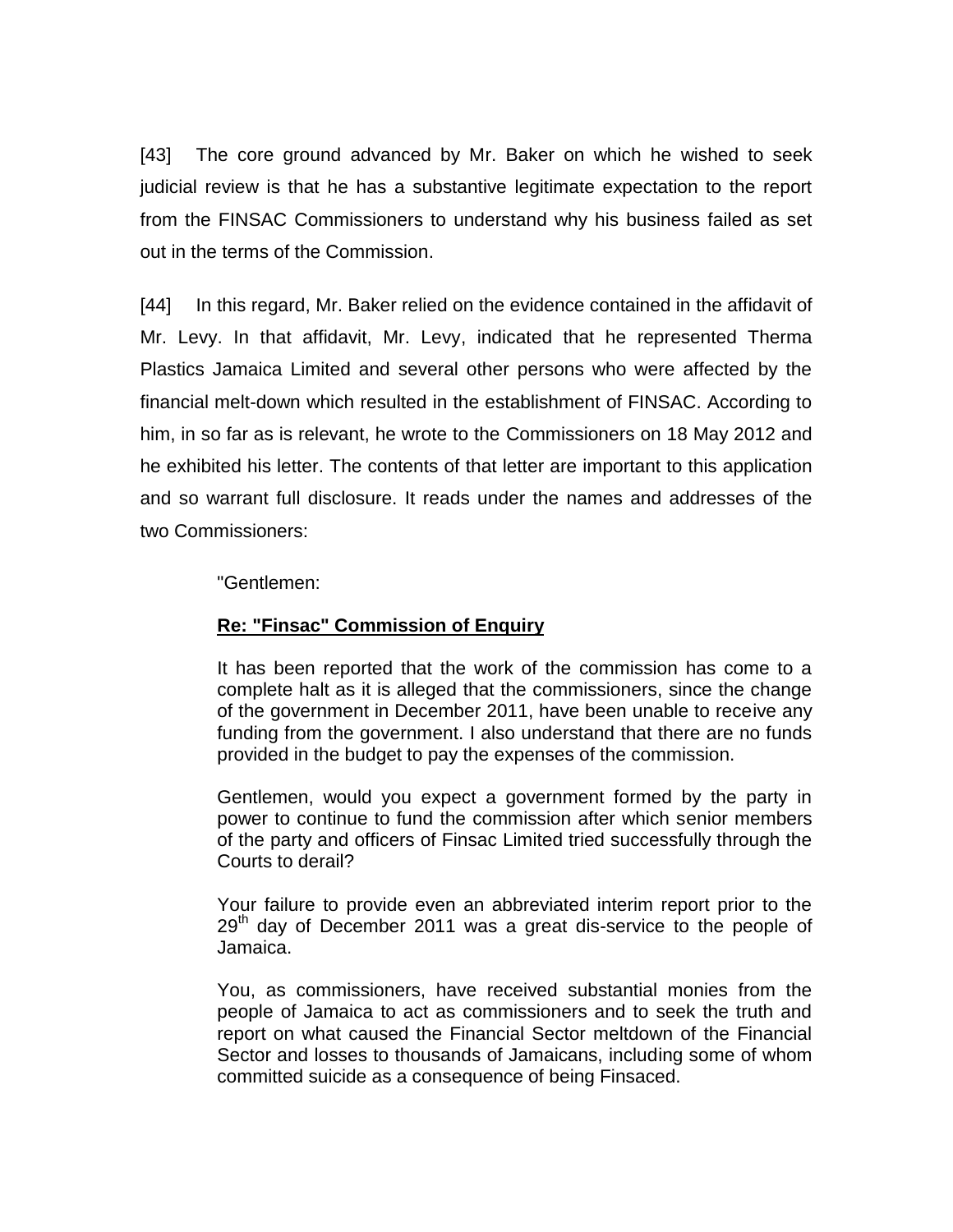Be that as it may, I would like to suggest to you as honourable men that you write the report based on the evidence that you have obtained. I believe that it is your duty as honourable citizens, to whom the people of Jamaica entrusted the responsibility to make an Enquiry and write a report.

I suspect that the government will be legally obligated to honour your invoices for the time you spend on completing your report.

I have not yet seen copies of the terms of your appointment as commissioners. However, it is my intention to try to obtain this from the government under the Access to Information Act. I also intend to seek from the government under the said act information as to how much money has been paid to each of you to date and how much money the commission has cost the people of Jamaica.

Be that as it may, I anticipate that as honourable men you will feel it to be your duty to complete writing your report (even if abbreviated) and ensure that copies of the report are sent to the Governor General who appointed you, the Prime Minister, the Leader of the Opposition and *to*  **the Press so that the report will be published and made available to the people of Jamaica from whom you have received substantial sums.**

I await hearing from you

Yours Faithfully, **G. Anthony Levy & Co.** 

*Per: (Sgd) G. A. Levy* Attorney for Thermo-Plastics (Jamaica) Limited) *(His emphasis added).*

This letter, according to Mr. Levy's affidavit, was delivered by his bearer to the offices of the two Commissioners.

[45] Mr. Baker contended that he did not know if any consideration has been given to this letter by the two Commissioners. He sought to rely on it ,however, to establish the default of the Commissioners in not responding to requests for the report.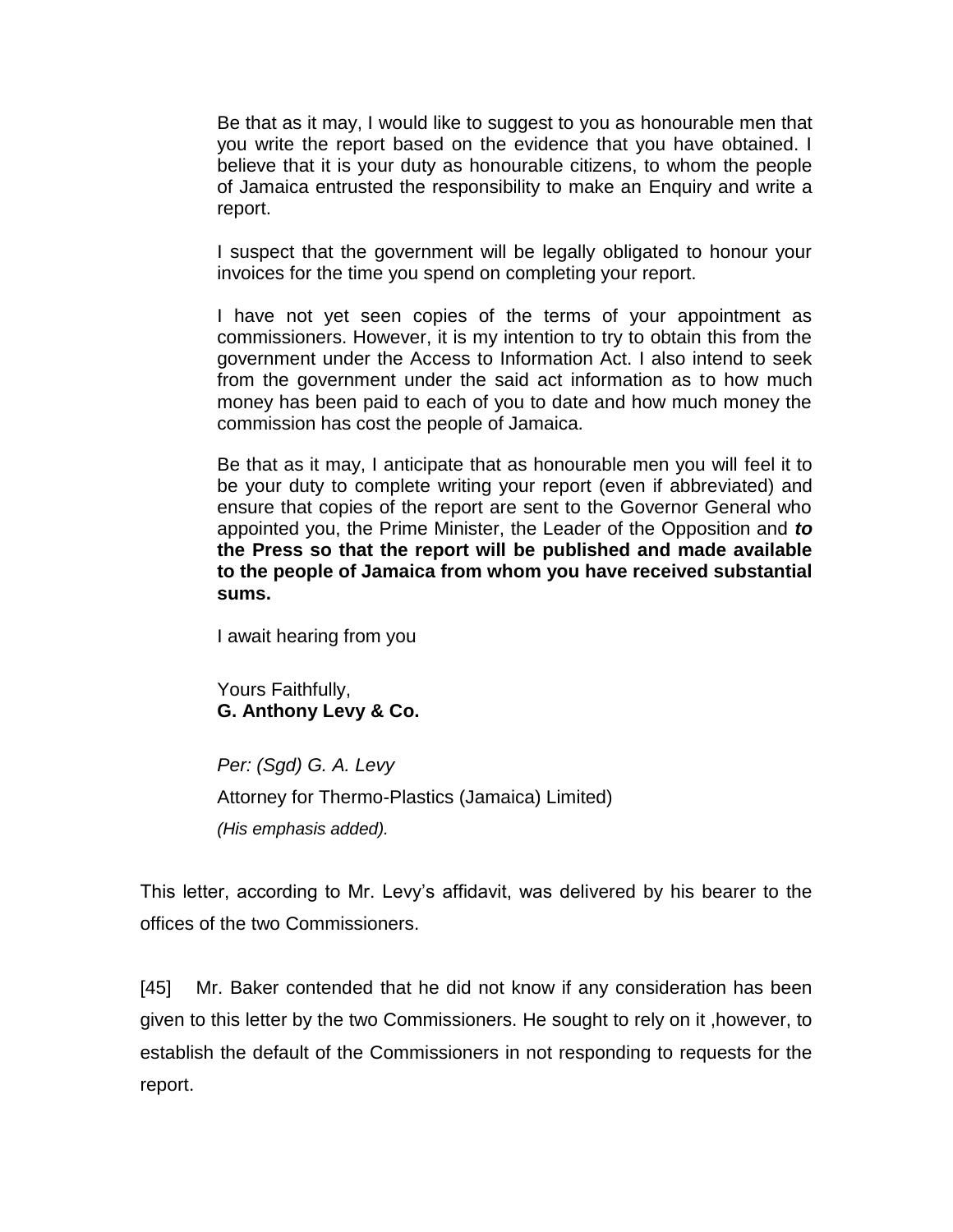## **The Commissioners' case in response**

[46] The Commissioners' response to the application for leave to apply for judicial review is terse and pointed. Their contention is, basically, that they do not owe Mr. Baker any duty to produce a report from the evidence given and presented at the Enquiry.

[47] Mr. Charles Ross deponed, in part, in so far as is relevant at this point:

"Under our terms of appointment, we were charged with, inter alia, reporting to the Governor General in writing as soon as is practicable the results of the enquiry and a full statement of the proceedings together with the reasons for conclusions arrived at…"

[48] He relied on the Instrument of Appointment of 24 October 2008 and the Gazette of 9 January 2009. He contended further that on the advice of his attorneys-at-law, he "verily believes that having regard to [our] stated responsibilities under our Instruments of Appointment, there is no basis whatsoever for the Claimant to seek to compel us to produce a report on the circumstances which led to the collapse of several institutions in the 1990's."

[49] Mr. Spencer submitted that the only duty to report owed by the Commissioners under the Commissions of Enquiry Act is to report to the Governor-General and to no-one else. He maintained that the Commissioners' Instruments of Appointment confirmed that they have an obligation to report only to the Governor-General. Mr. Baker has no basis in law to seek the remedy of mandamus as the Commissioners owe him no duty to produce a report. Counsel concluded on this line of reasoning that the Governor-General is the only individual that can compel the Commissioners to submit the report. That represents the stance taken by the Commissioners in the matter.

## *Legitimate expectation*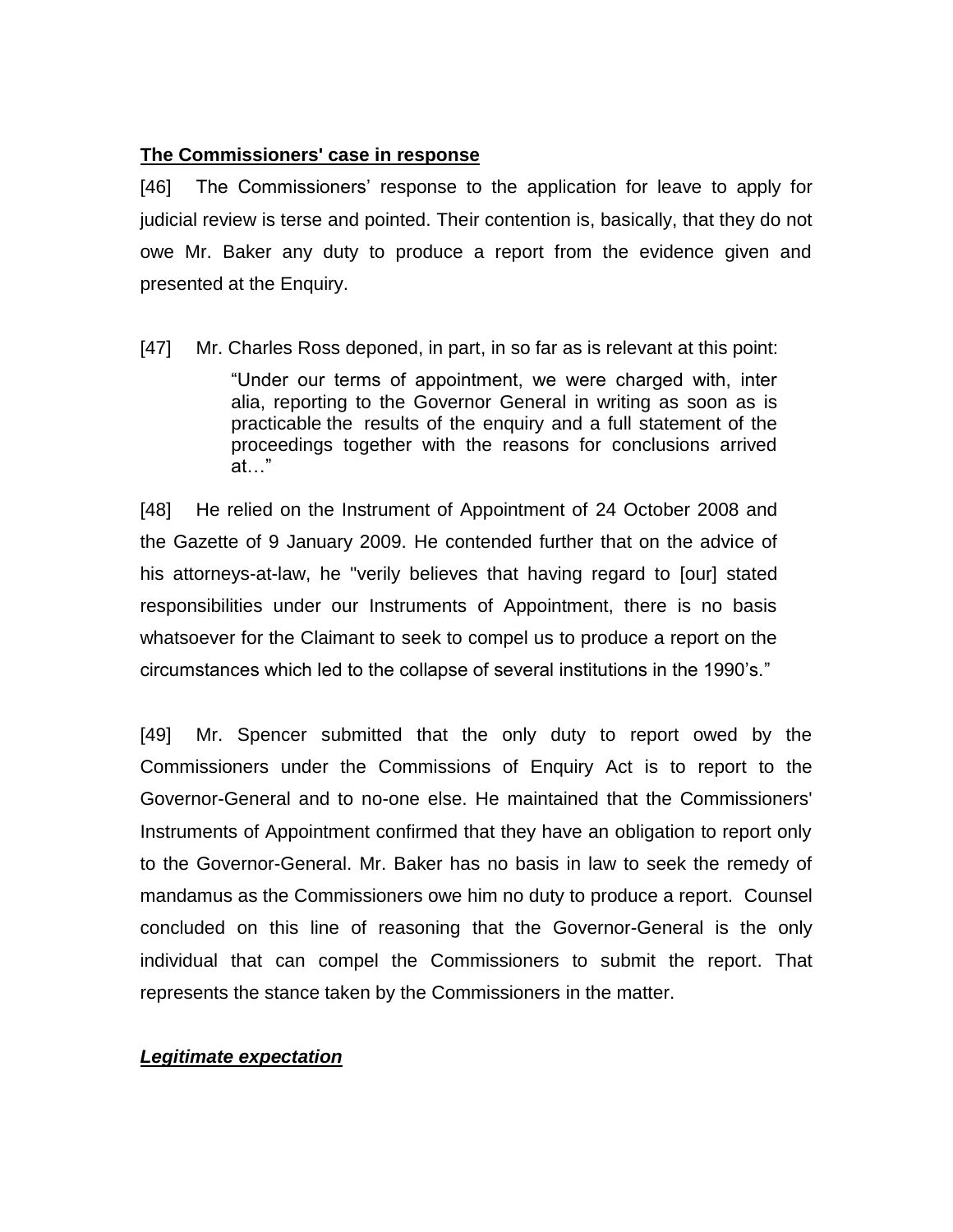[50] Mr. Gammon in seeking to push the application for leave for judicial review strenuously argued that Mr. Baker is a proper applicant for judicial review for a mandamus based on the principle of legitimate expectation and in the light of the inordinate delay on the part of the Commissioners to produce the report.

[51] He maintained, in essence, that there has been inordinate delay on the part of the Commissioners having taken evidence from the last witness in 2011. He relied on several authorities to show that the Commissioners have a duty to produce the report within a reasonable time and so their failure to do so means that there has been inordinate delay on their part that would warrant the intervention of the Court by way of judicial review. He cited, for instance, **Collector of Land Revenue South West District Penang v Kam Gin Paik and Others** [1986] 1 W.L.R., 412 in which it was held by the Privy Council that an acquiring authority had a duty to complete the compulsory acquisition of land within reasonable time. So, a delay of seven years between publication of the declaration under the relevant statute and the giving of the notice of the Enquiry was held to have invalidated the award due to the delay.

[52] Learned counsel also noted the dictum of Upjohn, J in **Simpsons Motor Sales (London) Limited v Hendon Corporation** [1963] Ch. 57 , 82-83 cited in **Collector of Land Revenue South West District Penang** that what is a reasonable time for this purpose must depend upon the facts and circumstances of each case."

[53] It is against this background of the delay that Mr. Gammon held steadfast to the view that there is inordinate delay in the submission of the report and that Mr. Baker has a legitimate expectation to the report within reasonable time. He relied on the principle of substantive legitimate expectation.

[54] A legitimate expectation arises in circumstances where a person has been led by a public authority to believe that he will receive or retain some benefit or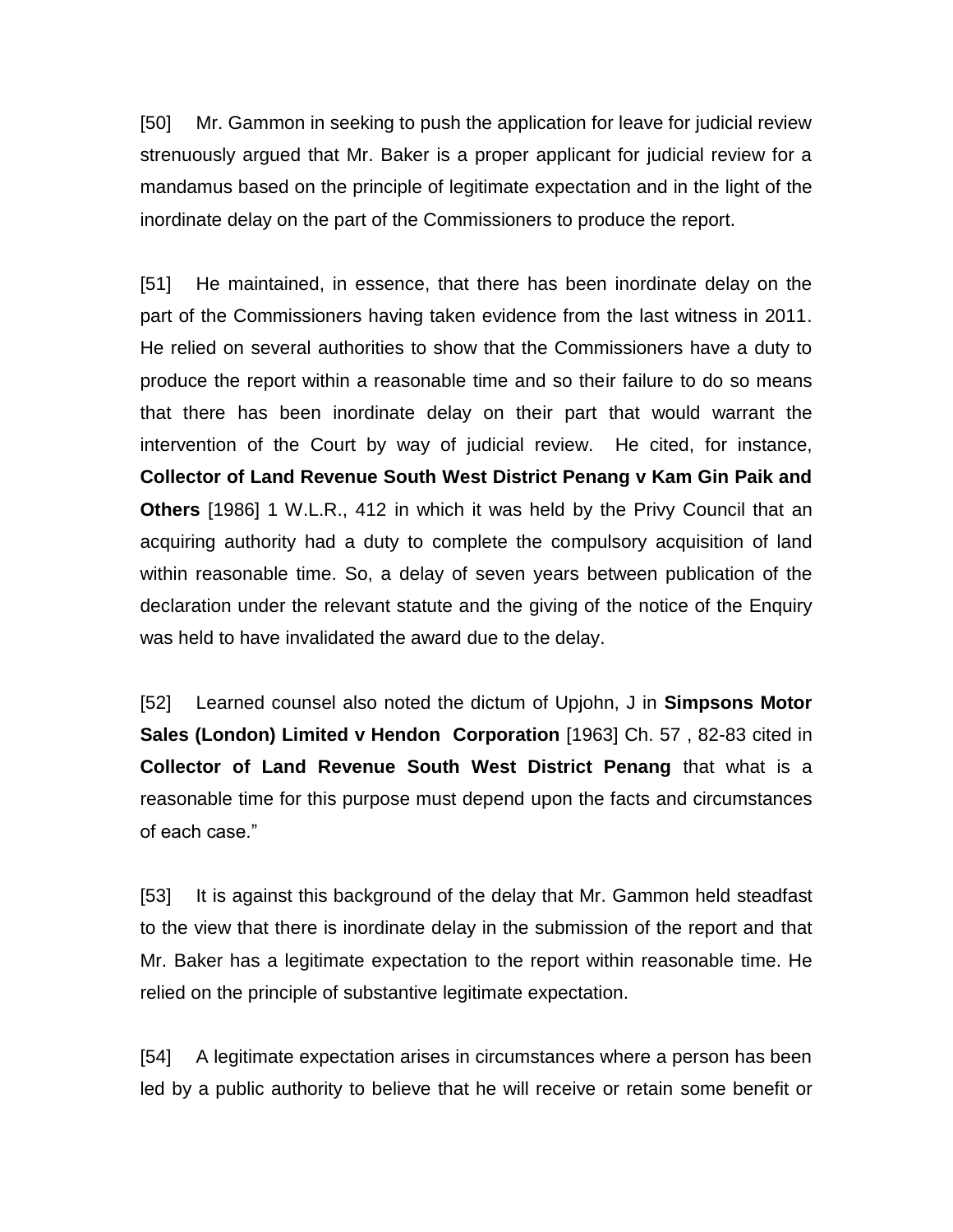advantage. Lord Fraser of Tullybelton in the **Council of Civil Service Unions v** 

**The Minister of Civil Service,** cited earlier, noted on this subject:

"But even where a person claiming some benefit or privilege has no legal right to it, as a matter of private law, he may have a legitimate expectation of receiving the benefit or privilege and, if so, the Courts will protect his expectation by judicial review as a matter of public law, This subject has been fully explained by Lord Diplock in *O'Reilly v Mackman* [1982] 3 All E.R. 1124, [1983] 2 A.C. 237.

Legitimate or reasonable expectation may arise either from an express promise given on behalf of a public body or from the existence of a regular practice which the claimant can reasonably expect to continue."

[55] Lord Diplock, in the same case, again, provided invaluable guidance on the subject which is in keeping with what Lord Fraser had extracted from his reasoning in **O'Reilly v Mackman**. These dicta have been so often cited that I believe that they do not warrant repetition in any great detail at this time.

[56] The authorities have established that in legitimate expectation cases, three practical questions arise as follows:

- (a) To what has the public authority, whether by practice or by promise, committed itself;
- (b) Whether the authority has acted or proposes to act unlawfully in relation to its commitment;
- (c) What should the Court do?

(See **R v Newham London Borough Council, exp Bibi** [2002] 1 WLR 237 and Eddy Ventose, *Commonwealth Caribbean Administrative Law* pp. 213-217).

[57] Eddy Ventose explains the principle of substantive legitimate expectation at page 210 of his useful text, *Commonwealth Caribbean Administrative Law***,** in the following terms:

> "The question of substantive legitimate expectation is a more exacting one, because unlike the case of procedural legitimate expectations, where the applicant claims a right to be heard before a benefit is taken away or a public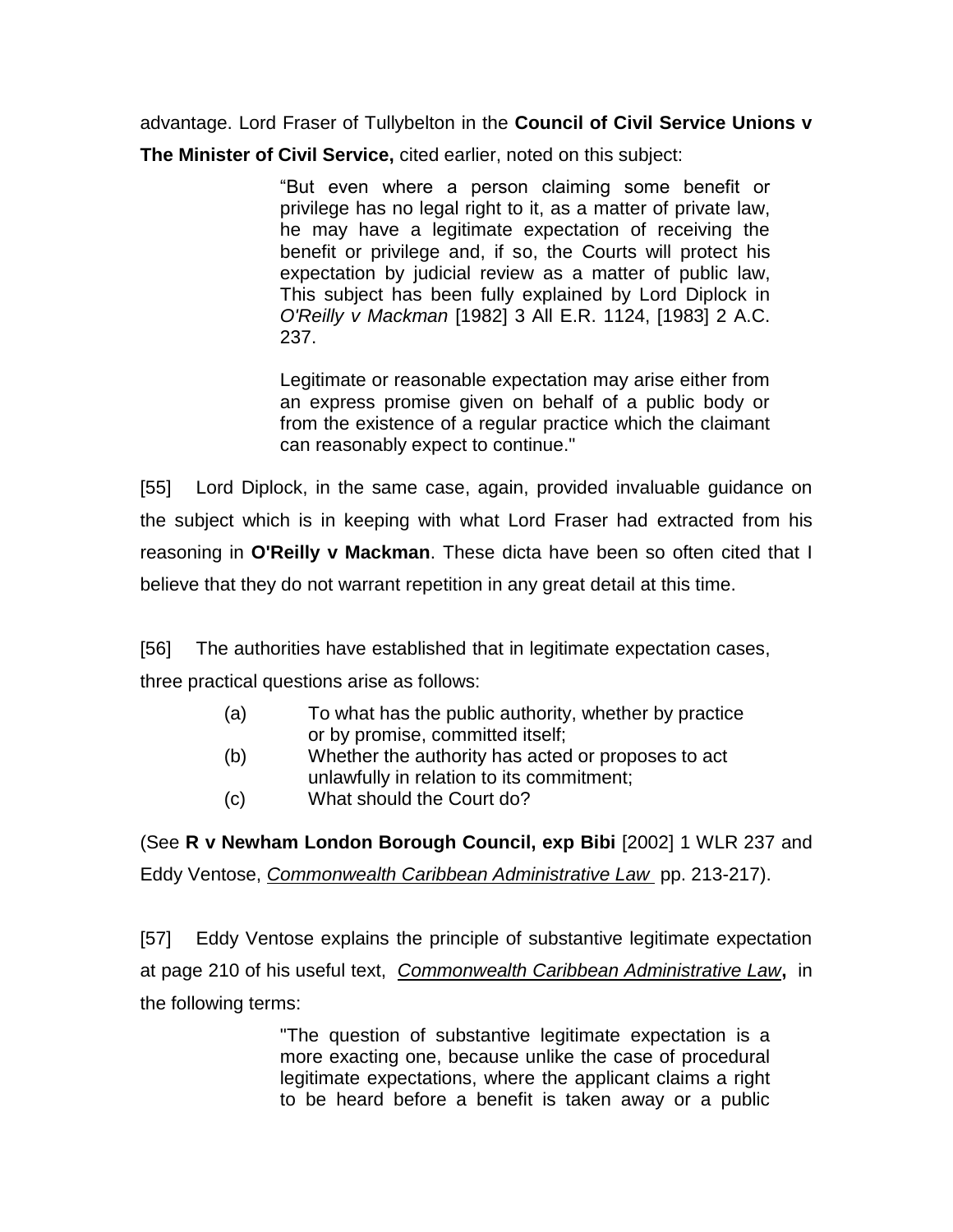authority resiles from a promise, the applicant in such cases argues that he is entitled to the actual benefit and that the public authority is bound by that promise or cannot change a policy. Substantive legitimate expectations are in a sense more important because they constrain, in a more intimate way, the actions of public authorities. Here, the Courts could direct the public authority to give effect to a promise or representation made to a person or direct them to continue to apply an old policy in the face of their attempt to introduce a new one. Many questions arise in this context. In what circumstances is a public authority bound by a promise made to a person that is of a substantive benefit? What test should the Courts apply in determining whether to allow the legitimate expectation to trump the actions of the public authority? The standard is a high one for the claimant."

[58] In looking at what constitutes substantive legitimate expectation as a matter of fact and law, I failed to find any proper basis on which Mr. Baker could claim production of the report on the basis of substantive legitimate expectation. He might have had an expectation, in the ordinary sense of the word, to hear from the Commissioners concerning their findings but that would not amount to a legitimate one within the meaning of the law, in my view. This is so because the Commissioners, in the first place, owe him no duty to submit a report to him. By the Commissions of Enquiry Act, their Instruments of Appointments and the mandate given therein, the Commissioners are duty bound to submit that report to the Governor - General and the Governor General only.

[59] The Commissioners have made no specific and express promise or representation to Mr. Baker to produce the report to him upon which it was reasonable for him to rely. Furthermore, there is no evidence of any substantial benefit or advantage that Mr. Baker will derive from the production of the report or will be taken away from him. His case does not fall within the situations that would give rise to any form of legitimate or reasonable expectation on which the right to seek judicial review would rest on the basis that the Commissioners have failed to file the report.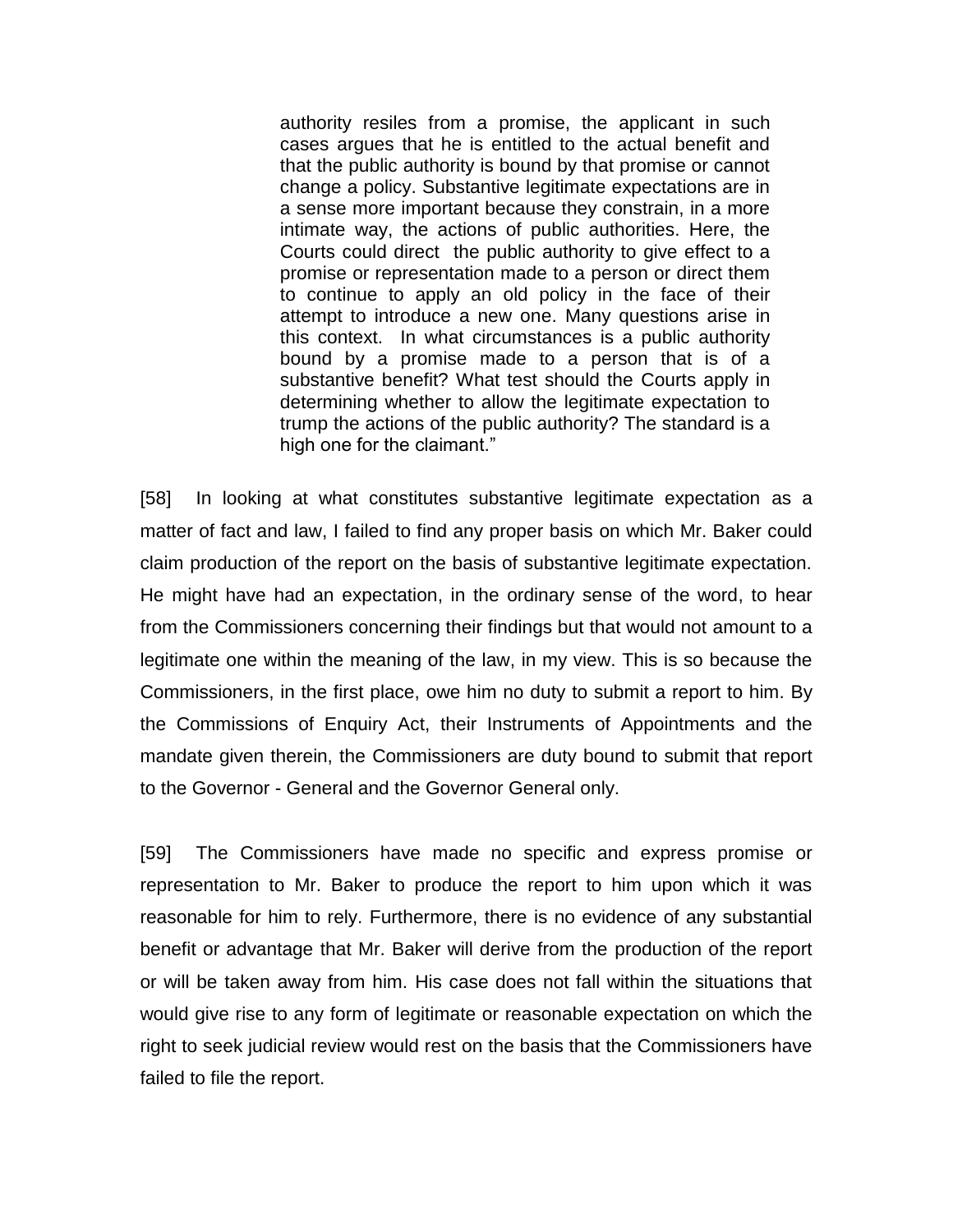#### *Whether there is arguable case for leave to be granted*

[60] In the absence of any finding as to the existence of legitimate expectation, the remaining question was whether Mr. Baker had passed the test to obtain leave. Mr. Spencer submitted that Mr. Baker has no right to compel the Commissioners. He said any such right to compel the Commissioners would reside in the Governor-General only. I agree. Only the Governor- General has the right to receive the report from the Commissioners, so if any one were to take any steps to compel the Commissioners to produce the report, it would have to be the Governor-General who appointed them and authorized them to conduct an Enquiry within the terms of reference of the Commission he granted. The Governor- General acted by virtue of statutory authority and that statute gives no right to any other person to call for the report of the Commission of Enquiry either in his own right or on behalf of the Governor-General. If the Commissioners were to be made answerable before the Court for the production of the report, it would have to be at the instance of the Governor-General.

[61] This is not to indicate the existence of any rule of general application that the Commissioners can never be challenged in carrying out their work by anyone else but it all depends on the nature of the act complained of and their terms of reference under the Commission. It is well established on cases from the Commonwealth, including Jamaica, that Commissions of Enquiry are subject to the jurisdiction of the Court by way of judicial review. Wolfe, CJ in **Edward Seaga and Another v Julius Isaac and Others suit no. M134 of 2001 delivered 5 October 2001** explored this issue, as far back as a decade ago, by reference to cases from other jurisdictions. The learned Chief Justice cited, for example, the Court of Appeal of New Zealand case, **Re Erubus Royal Commission, Air New Zealand v Mahon No. (2)** [1981] 618, which was affirmed by the Privy Council in **Mahon v Air New Zealand and Others** [1984] 3 WLR 884. In that case, the Court held that the rules of natural justice had been breached in that those rules had not been observed by the Commission of Enquiry.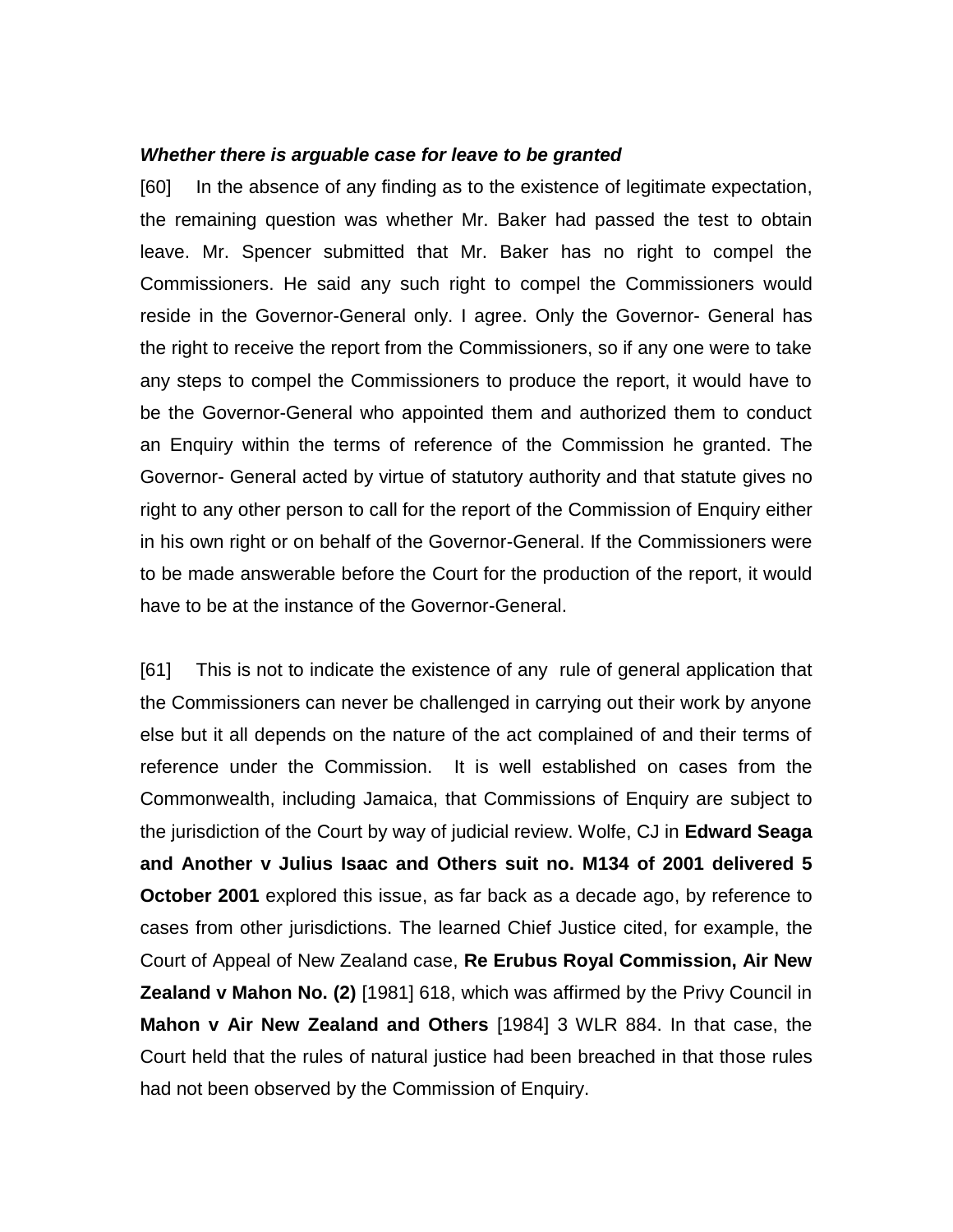[62] The Commission, of course, is given wide powers on the same standing as a Supreme Court Judge in certain regards rendering them self-regulatory. As such, they are given wide latitude to do all things as are consistent with their Commission to conduct the Enquiry. This does not mean, however, that they are at liberty to act *ultra vires or* illegally, procedurally improperly, unfairly, irrationally or in breach of the principles of natural justice. If they were to do so, they would be amenable to judicial review. The power to appoint them and to give them the mandate was given by the Governor-General by an Act of Parliament. It does not emanate from the Prerogative. The actions and decisions of the Commissioners are, thus, subject to judicial scrutiny.

[63] Indeed, even if the power had emanated from the Prerogative, it is well established on the authority of their Lordships' dicta in the **Council of Civil Service Unions v The Minister of Civil Service** (Lords Diplock, Scarman and Roskill) that the Courts have shown themselves ready to control by way of judicial review, the actions of a tribunal or body set up under the Prerogative but that it all depends on the circumstances and the nature of the act complained of. All this serves to show that the Commission of Enquiry is not above judicial scrutiny.

[64] Furthermore, the Commissioners have, pursuant to the Act, subscribed to an oath or affirmation, to "*faithfully, fully, impartially, and to the best of his ability discharge the trust and perform the duties devolving upon him by virtue of such Commission.*) (See section 5). (Emphasis mine) If there is any allegation that the Commissioners have failed to carry out their duties in accordance with the Act that clothe them with authority, then the Court cannot be stripped of its power to subject such conduct to judicial scrutiny. If a Commissioner should fail to do that which he swore or affirmed to do, then he must be held accountable even by Court proceeding. (**See the Hon. Shirley Tyndall and others v Hon. Justice**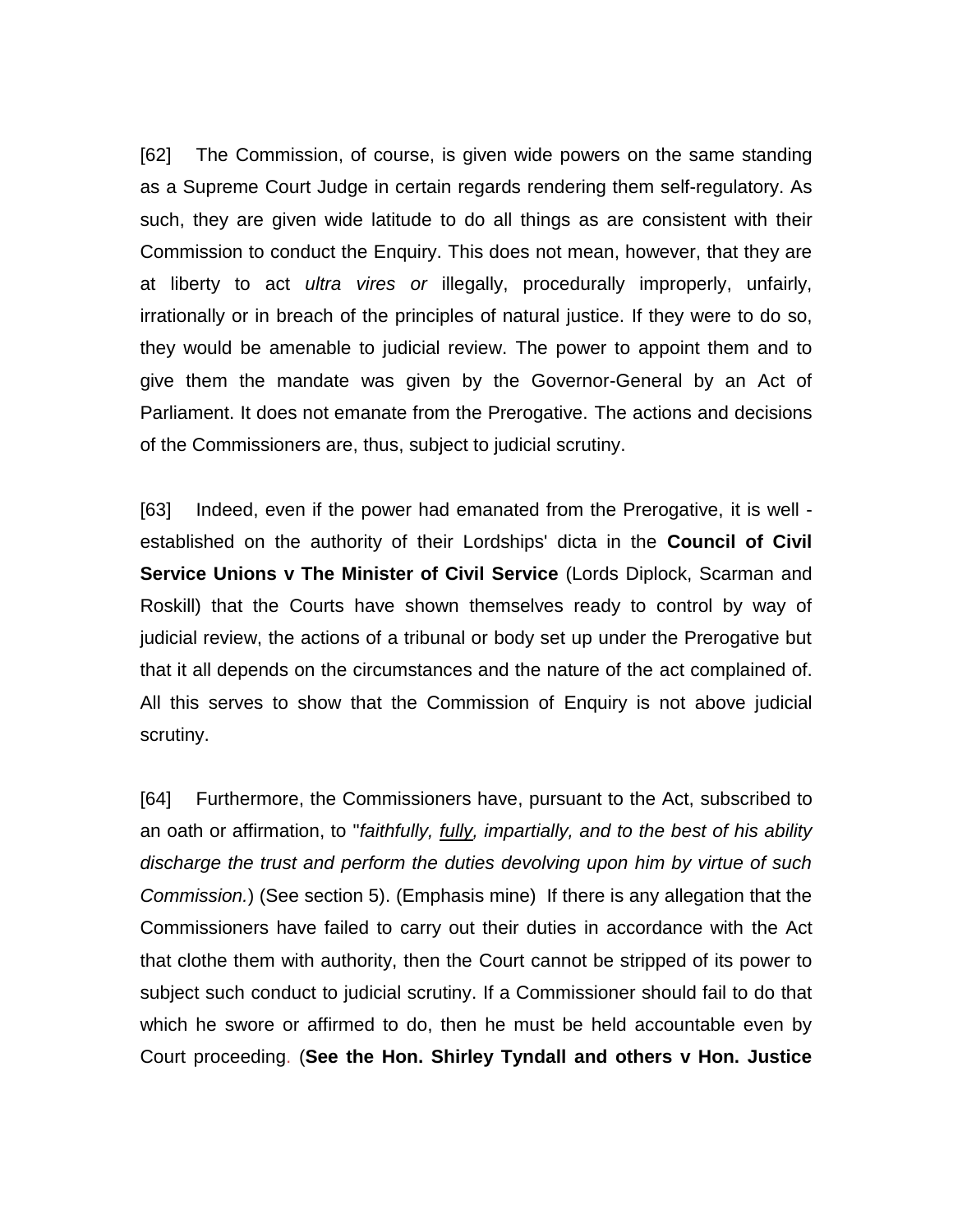**Boyd Carey and Others**) Claim No. 2010 HCV 00474 delivered 2 September 2010.)

[65] Mr. Baker's complaint concerns the time it has taken for the report to be disclosed. In looking at the requirement as to time for the report to be submitted, the express directions from the Governor - General in the Instrument of Appointment was that the Commissioners were "to report [to me] in writing *as soon as practicable* the result of such Enquiry and to furnish me a full statement of the proceedings and of the reasons leading to the conclusions arrive at." The Governor – General further directed that if the Commissioners *"shall find it necessary"* they may submit Interim Reports before the submission of the full report. (Emphasis mine)

[66] These provisions established, beyond any question, that the report must be furnished to the Governor- General as soon as is practicable. What is practicable, I believe, would depend on all the circumstances in which the Enquiry was conducted and the duties of the Commissioners executed. With regards to the provision of interim reports, that was left to the absolute discretion of the Commissioners because they were directed to do so if they considered it necessary. It would follow that if they do not consider it necessary, they need not give an interim report. There is, therefore, no legal obligation on their part to give an interim report.

[67] The Commissioners have furnished no explanation in this proceeding for the failure to furnish the report or an interim one. They took the position that they are not answerable to Mr. Baker concerning the readiness of the report. This seems to be a defensible stance on the terms of the Commission granted.

[[68] However, it was borne out on the affidavit evidence relied on by Mr. Baker that it was stated in the local news by the Commissioners that they needed an additional \$14,000,000 to complete the report. The letter of Mr. Levy also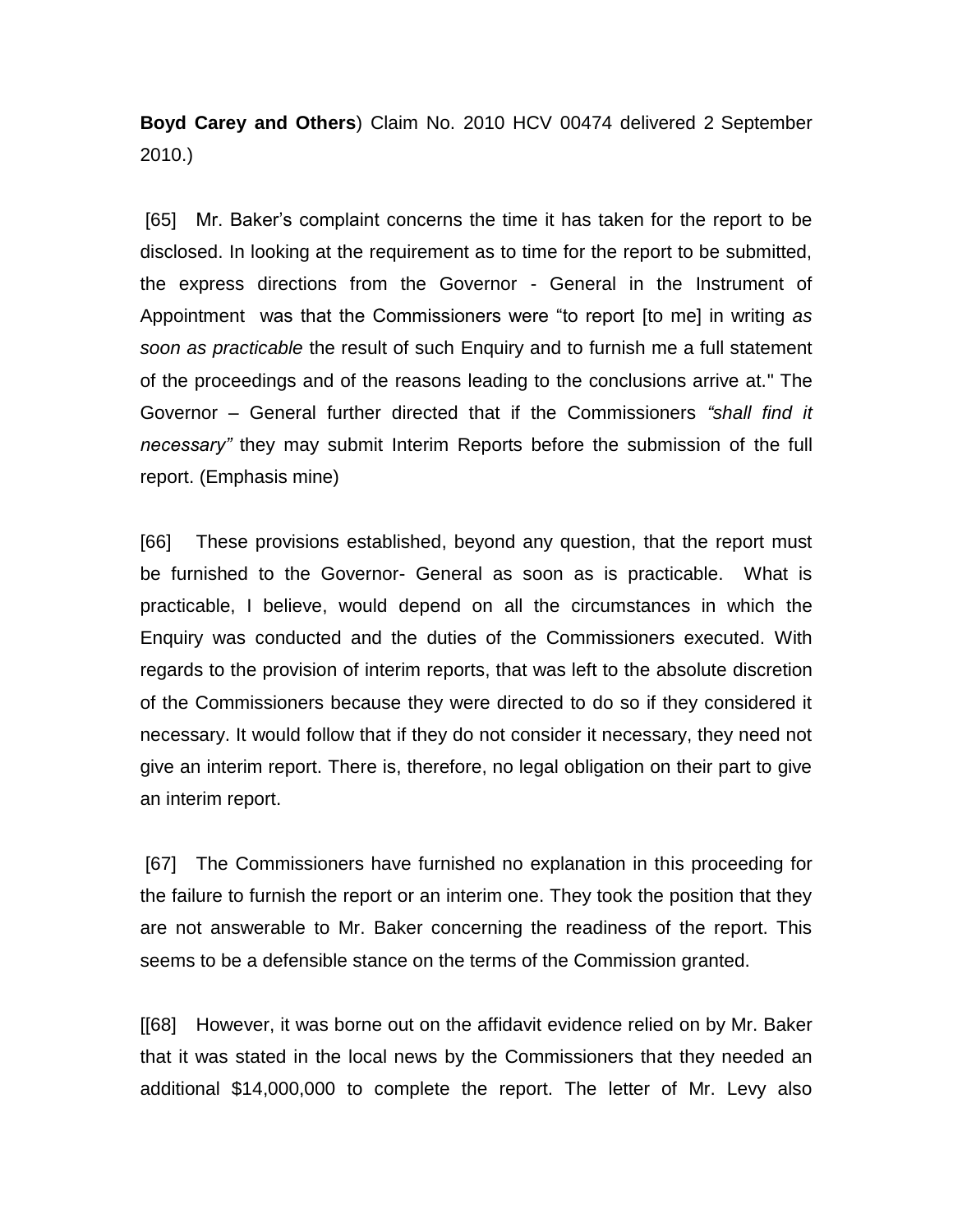exhibited in the case and set out at paragraph 44 above, made mention of issues with funding of the Commission. This has not been stated by the Commissioners themselves in this case. But, again, even if there are outstanding expenses to be satisfied in respect of the work of the Commission, the Act has empowered the Governor-General to deal with that.

[69] The Governor-General is given the express power under the Act to ensure that funds are available for the work of the Commission to progress and be completed. This is clear and unambiguous from the provisions of section 13 of the Act which reads:

> *"13. The Governor-General may direct what remuneration, if any, shall be paid to any Commissioners acting under this Act, and to their secretary, and to any other persons employed in or about any such Commission, and may direct payment of any other expenses attendant upon the carrying out of any such Commission, or upon any proceedings for any penalty under this Act. Such sums, so directed to be paid, shall be paid by the Accountant-General out of the ordinary cash balance on the Treasury***.** (Emphasis added).

[70] The power given to the Governor-General in dealing with the remuneration of the Commissioners and the expenses attendant on the work of the Commission is in keeping with the obvious necessity to insulate the Commission from interference from outside influences to include that of the executive whose decisions and polices are under scrutiny. This was obviously intended to guarantee the independence of the Commission so that the Commissioners would remain objective, fair and impartial in the execution of their functions as they swore to do.

[71] The Governor-General, therefore, could take steps to exercise the power vested in him to ensure the work is completed by giving the necessary directions as prescribed under section 13. This could lead to the Accountant-General making the necessary payments as authorized by law for the report to be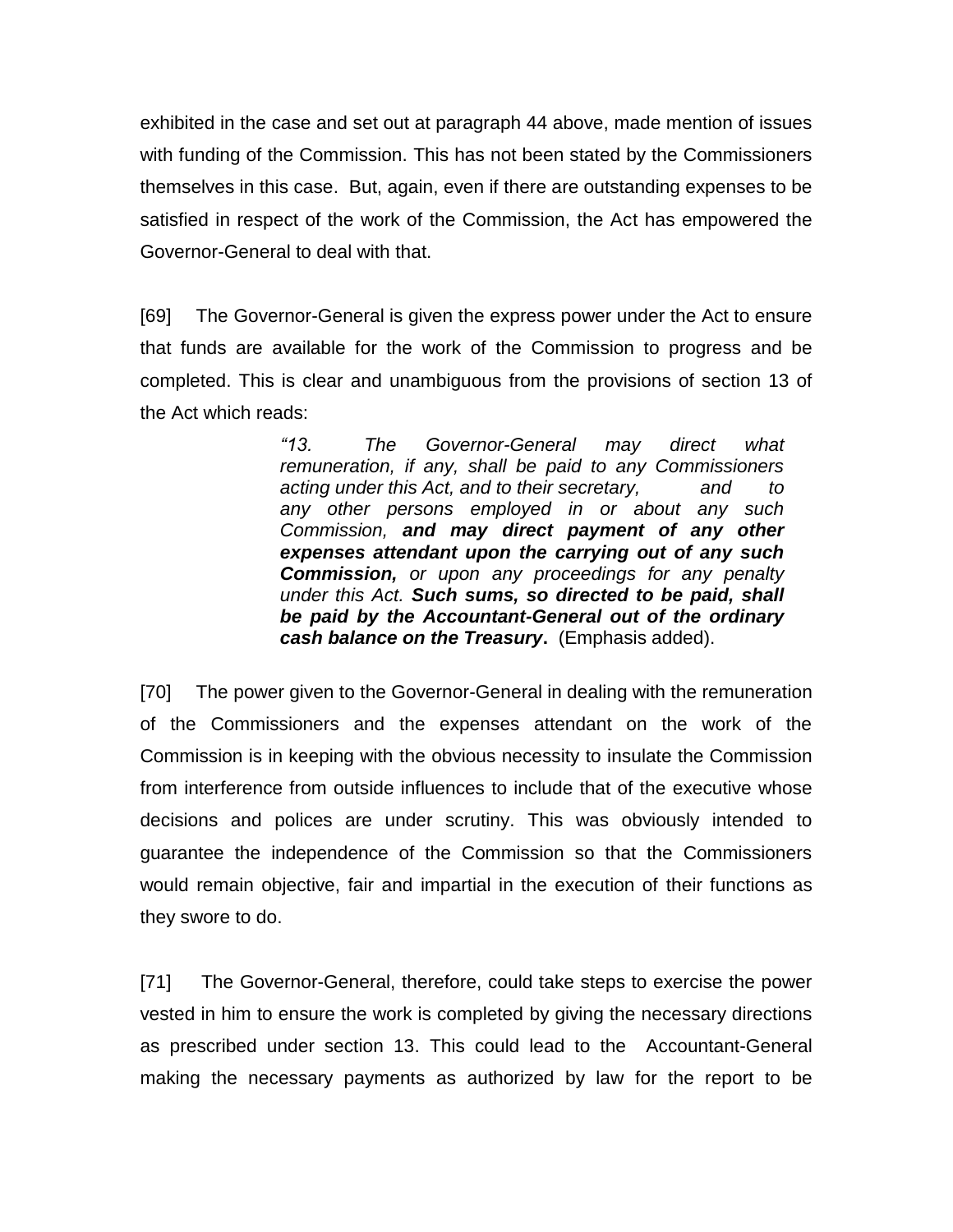released. This is an avenue that is available to be pursued for the report to be obtained by the Governor-General if, in truth and in fact, funding is the cause of the delay. All this has taken me to the point to declare that there is no legally recognizable ground that would justify Mr. Baker obtaining leave for judicial review on the basis of legitimate expectation or otherwise.

# *Mandamus*

[72] I will go a bit further to say that the statutory power bestowed on the Governor-General has been discussed at length, up to this point, because I found such matters to be relevant, ultimately, to the question whether Mr. Baker was entitled to leave to make an application for an order of mandamus. That was the remedy he wished to pursue by his application for judicial review.

[73] In **Halsbury's Laws of England**, Third edition, Volume II, para. 159, mandamus is described thus:

> "The order of mandamus is an order of a most extensive remedial nature, and is, in form, a command issuing from the High Court of Justice, directed to any person, corporation, or inferior tribunal, requiring him or them to do some particular thing therein specified which appertains to his or their office and is in the nature of a public duty. Its purpose is to supply defects of justice; and accordingly it will issue, to the end that justice may be done, in all cases, where there is a specific legal right and no specific legal remedy for enforcing that right; and it may issue in cases where, although there is an alternative legal remedy, yet that mode of redress is less convenient, beneficial and effectual."

[74] The grant of mandamus is discretionary, that is to say that, as a general rule, it is a matter for the discretion of the Court. It is, therefore, not an order granted as of right and it is not issued as a matter of course. Accordingly, the Court may refuse the order, not only upon the merits, but also by reason of the special circumstances of the case. (**Halsbury's Laws of England** (supra), para. 161).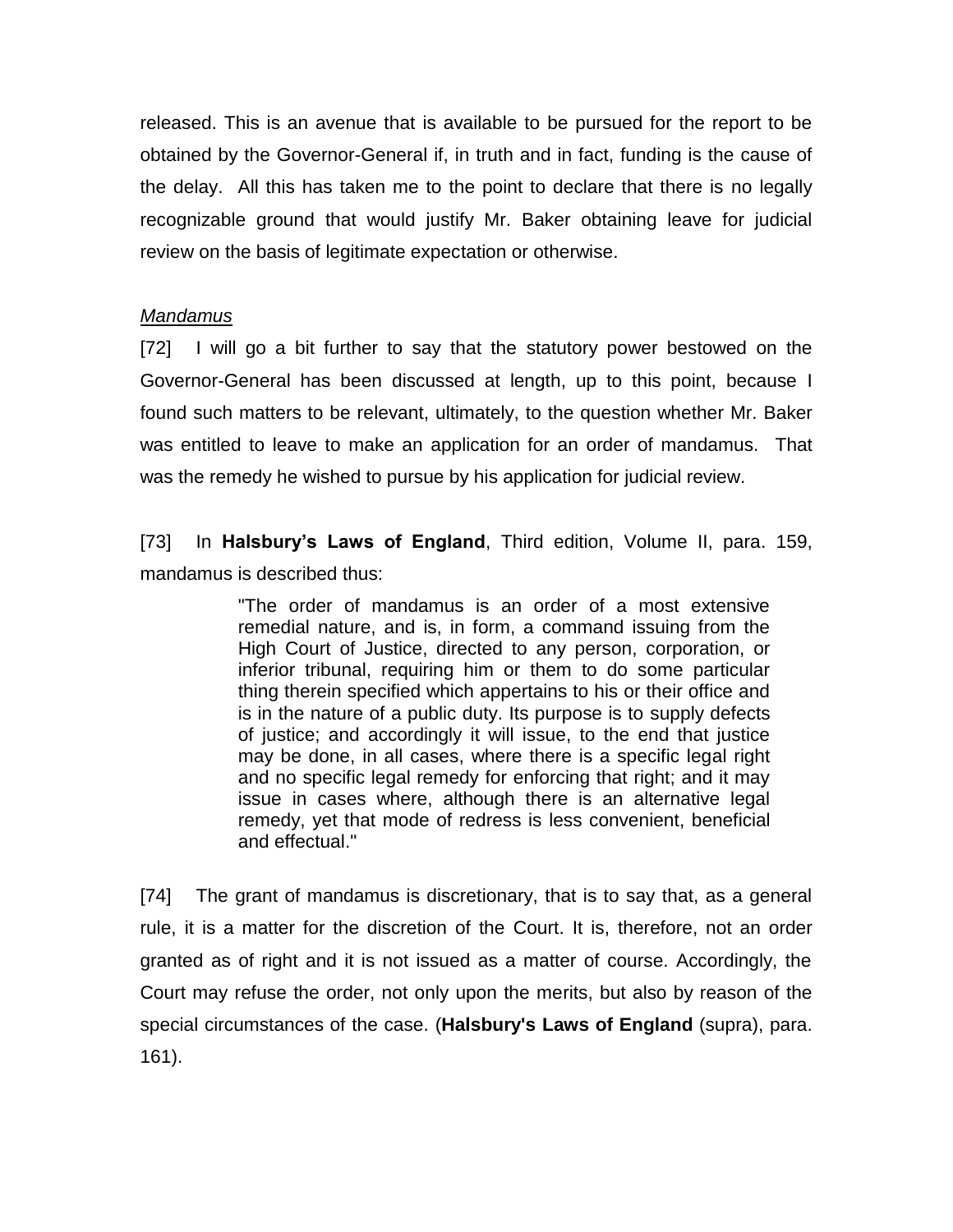#### *Pre-conditions for issue of Mandamus*

[75] There are certain conditions-precedent for the grant of the remedy. For clarity and expediency, they are set out *seriatim* along the lines recorded in **Halsbury's Laws of England** (supra) paras.194- 200.

- (1) A legal right must exist in the person seeking the remedy. The person seeking mandamus must show that there resides in him a legal right to the performance of a legal duty by the party against whom the mandamus is sought. In order, therefore, that a mandamus may issue for something to be done under a statute, it must be shown that the statute imposes a legal duty. It is only in respect of a legal right that mandamus will lie. The Court will not enforce an equitable right by this remedy.
- (2) The duties of the person to be compelled must be a public duty as the order is only granted to compel the performance of duties of a public nature.
- (3) The legal right to enforce the performance of a duty must reside in the applicant himself. The Court will only enforce the performance of the statutory duties by public bodies on the application of a person who can show that he has himself a legal right to insist on such performance. The mere fact that a person is interested in the performance of a duty as member of a class of persons, all of whom may be regarded as equally interested, but he having no particular ground for claiming performance, will not be sufficient ground for claiming performance.
- (4) The application must be made in good faith. Not only must it appear that the applicant is himself a person having a real interest in the performance of the duty sought to be enforced, but also that he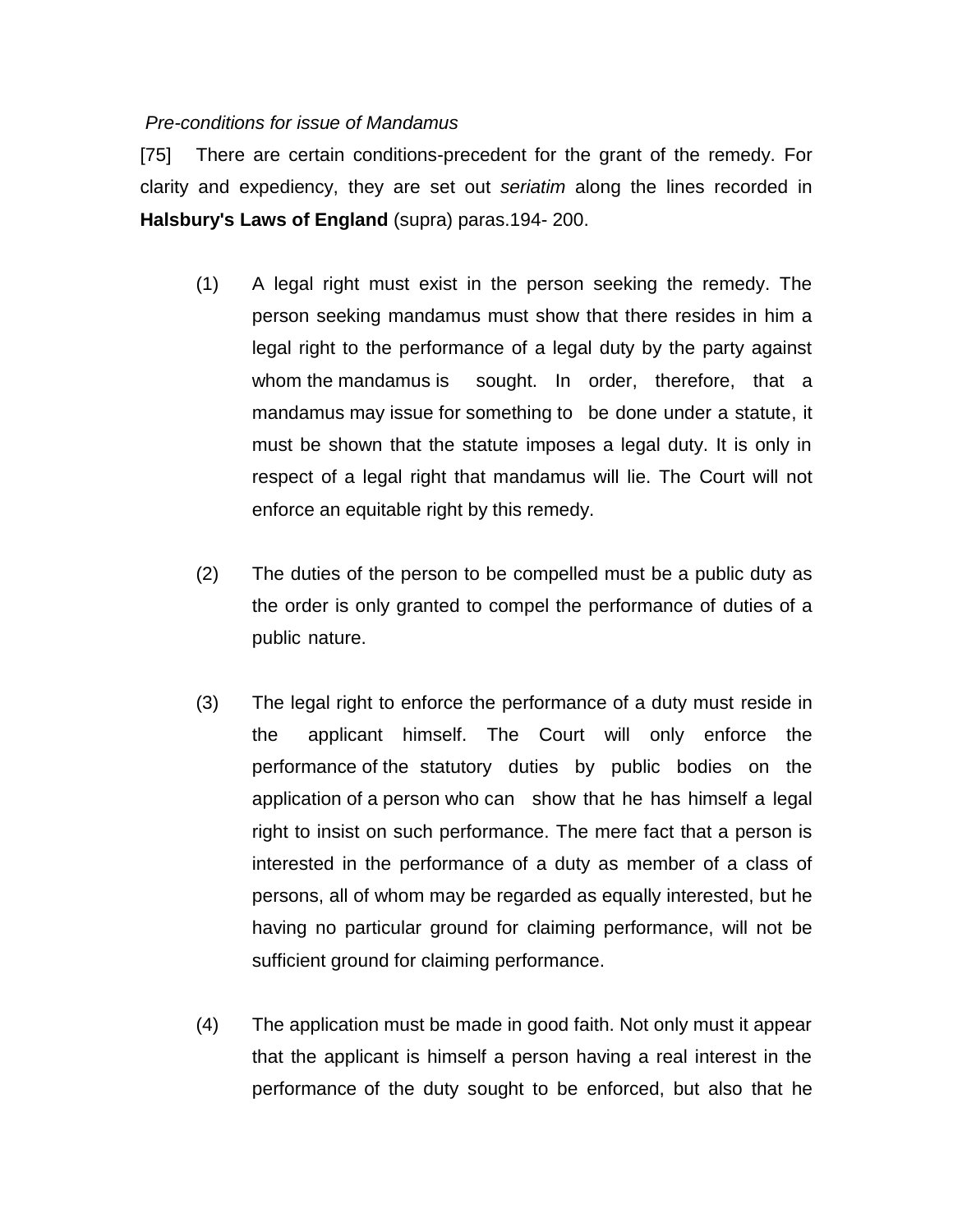makes the application in good faith and not for an indirect purpose. If it appears that the application for mandamus is really on behalf of a third party, the order will be refused.

- (5) The demand for performance must precede the application. As a general rule, the order will not be granted unless the party complained of has known what it was he was required to do, so that he has the means of considering whether or not he should comply. So it must be shown by evidence that that there was a distinct demand of what the party seeking mandamus desires to enforce and that that demand was met with a refusal. This requirement that before the remedy will be granted there must be a demand to perform the act sought to be enforced and a refusal to perform it cannot be applicable in all possible cases. The rule does not apply where a person had, by inadvertence, omitted to do the act complained of which he was under a duty to do and the time for performance had passed.
- (6) It is said too, that although a mere withholding of compliance with the demand is not sufficient ground for a mandamus, yet it is necessary that there should have been a refusal in as many words. All that is necessary in order that a mandamus may issue is to satisfy the Court that the party complained of has distinctly determined not to do what is demanded.
- (7) For mandamus to issue there must be possibility of effective enforcement. This is to say that the Court will not order something that is impossible of performance by reason of the circumstances that the doing of the act would involve a contravention of the law or because the party against whom the mandamus is prayed does not, for some other reason, possess the power to obey. A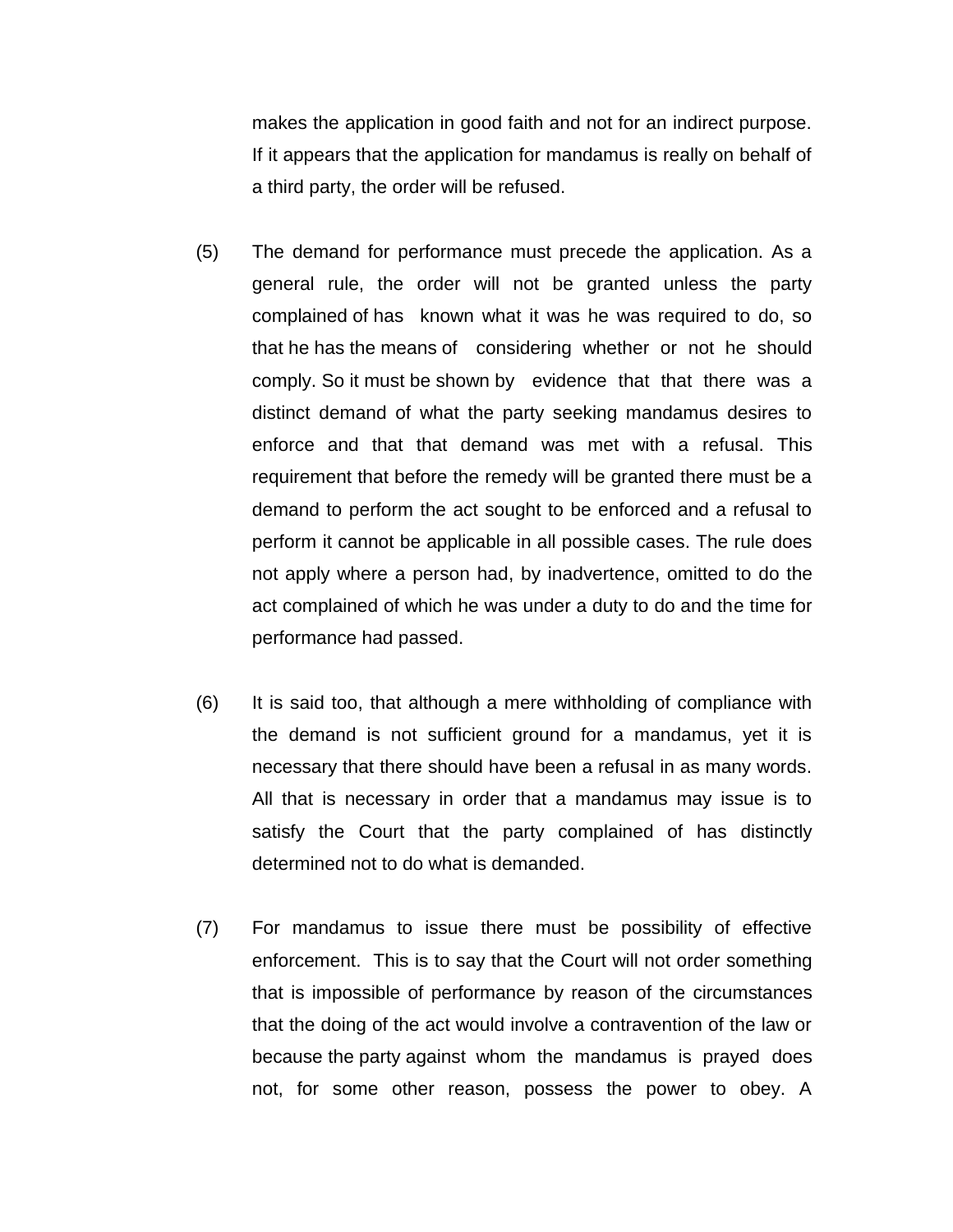mandamus will not be granted if the party complained of has powers which would enable him to make the order inoperative.

- (8) There must also be no other legal remedy. As a general rule, the Court in the exercise of its discretion, may refuse an order of mandamus when there is an alternative specific remedy at law which is not less convenient, beneficial and effective. Alternative remedies that exclude the remedy are proceedings against the Crown which are substituted by the Crown Proceedings Act.
- (9) Where a statute creates an obligation and enforces its performance in a specified manner, the performance cannot be enforced in any other manner. So the remedy will not be available when a specific remedy is given by the Act imposing the duty that is sought to impose.

[76] It was in the light of the foregoing that the ultimate question was considered as to whether Mr. Baker had raised an arguable case for the issuance of a mandamus with a realistic prospect of success. He must establish that he is an aggrieved party in the sense that he has been denied a legal right that the Commissioners had a legal duty to do or to refrain from doing. He would have had to satisfy the Court that he has a legal right to compel the Commissioners to produce the report by satisfying all the pre-conditions necessary for the grant of such remedy.

[77] However, having looked at the legal requirements necessary for the grant of the remedy of mandamus Mr. Baker was seeking, I found that Mr. Baker failed to establish that he was entitled to such a remedy on several fundamental fronts. These are outlined below.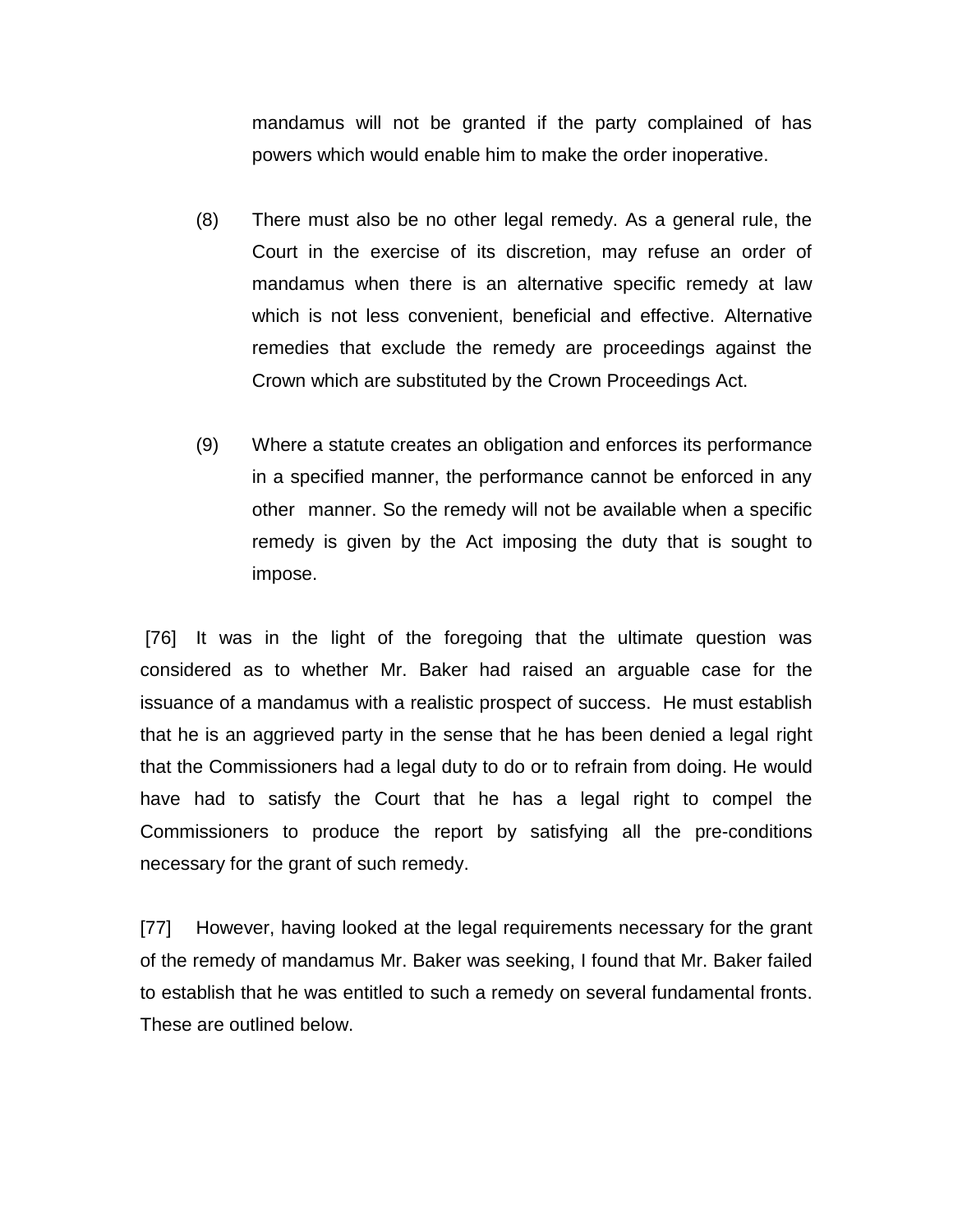[78] In the first place it is observed that the Commissioners were directed by the Governor-General to submit a report to him. This is in keeping with the words of the statute that would have vested the Governor-General with the power. The duties of the Commissioners arose under the Commission that was issued by the Governor-General.

[79] The duty was, indeed, a public duty but the act being sought to be compelled is for the production of the report following the Enquiry. The Commissioners' duty to produce the report is a legal one owed to the Governor-General, solely. Mr. Baker appeared to a summons as set out under the Schedule to section 10 of the Act. Nowhere on this summons that is prescribed to be issued to witnesses needed during the course of the Enquiry is there anything to indicate the assumption of a legal duty by the Commissioners to produce a report to such a witness.

[80] Flowing from this, is my finding that the legal right to enforce the performance of the duty complained about is not in Mr. Baker. It would have to inhere in the Governor-General who appointed the Commission. I am guided by the exposition in **Halsbury's Laws of England** (supra) at para. 196, and say that the mere fact that Mr. Baker is interested in the performance of the duty, as a member of a class of persons, all of whom may be regarded as equally interested, does not give him the legal right to the report. This is so because, he himself, has no particular legal ground, over and above anyone else, for claiming performance by the Commissioners.

[81] It was the Commission who called Mr. Baker as a witness. He had no dealing with the Governor-General who appointed them. While he might be a beneficiary of the report, he is not a party to the dealing to which the report relates. If one were to argue on principle analogous to contract law, then, it could be said that there is no privity of contract between Mr. Baker and the Commission. The parties to such a 'contract' would have been the Governor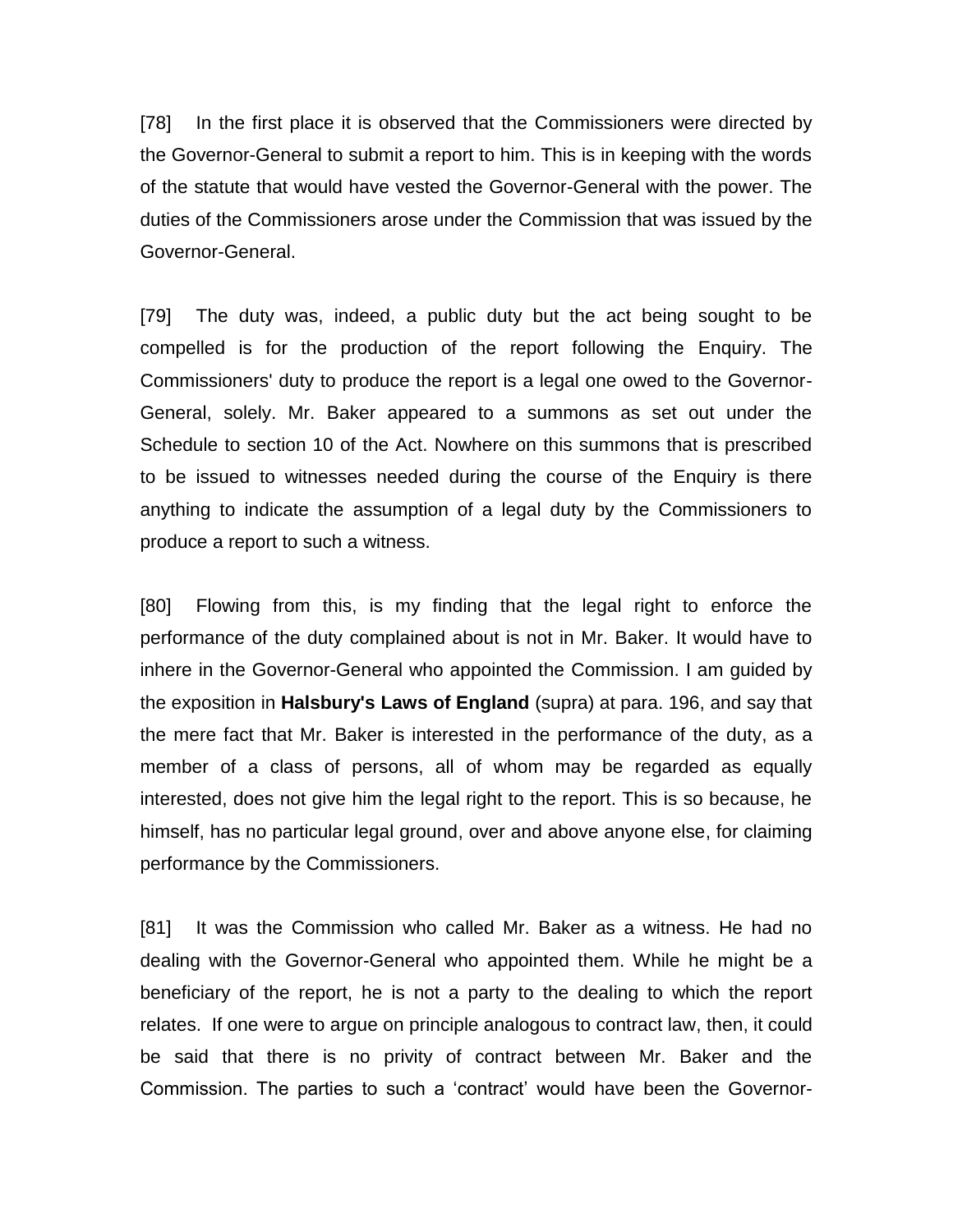General and the Commissioners. In keeping with this analogy, Mr. Baker would have had no legal standing to intervene in the 'contract' between the Governor-General and the Commissioners and to enforce the 'contract'. Even if one gets creative and argues that he has an equitable right to the report as a beneficiary of the Enquiry, that cannot ground a basis for mandamus to issue because an equitable right is not sufficient for the Court to invoke that remedy.

[82] So, Mr. Baker failed to satisfy me that there resides in him a legal right to the performance of the legal duty of the Commissioners to forward their report to the Governor- General or to anyone else. There is no specific right that inheres in Mr. Baker to be issued with the report of the Commission. It means he has no right to an order to compel them to produce such a report.

[83] I will go on to say, too, that I found that even if Mr. Baker had the legal right to compel the Commissioners to act, he would still have failed in his legal quest for the remedy of mandamus. As previously noted, one of the preconditions that must be satisfied is that the demand for performance must precede the application for the order of mandamus.

[84] Mr. Spencer, for the Commissioners, relied on the authority of **Re Maharaj and the Constitution of Trinidad and Tobago** [1966) 10 WIR, 149. In that case, the appellant sought an order of mandamus directed at the Governor-General to declare the seats of four senators to be vacant and to appoint three others. The Court found that nowhere on the evidence there was any allegation of any demand having been made to the Governor-General for performance of the duty. The Court, through the words of Wooding, CJ, reiterated the point, made clear on all the authorities, that it is not merely because a duty arises which it becomes the obligation of an officer to discharge and that duty is a public duty that mandamus may issue to perform it, but that there must also be evidence of a distinct demand for the performance of the duty and a refusal to perform it.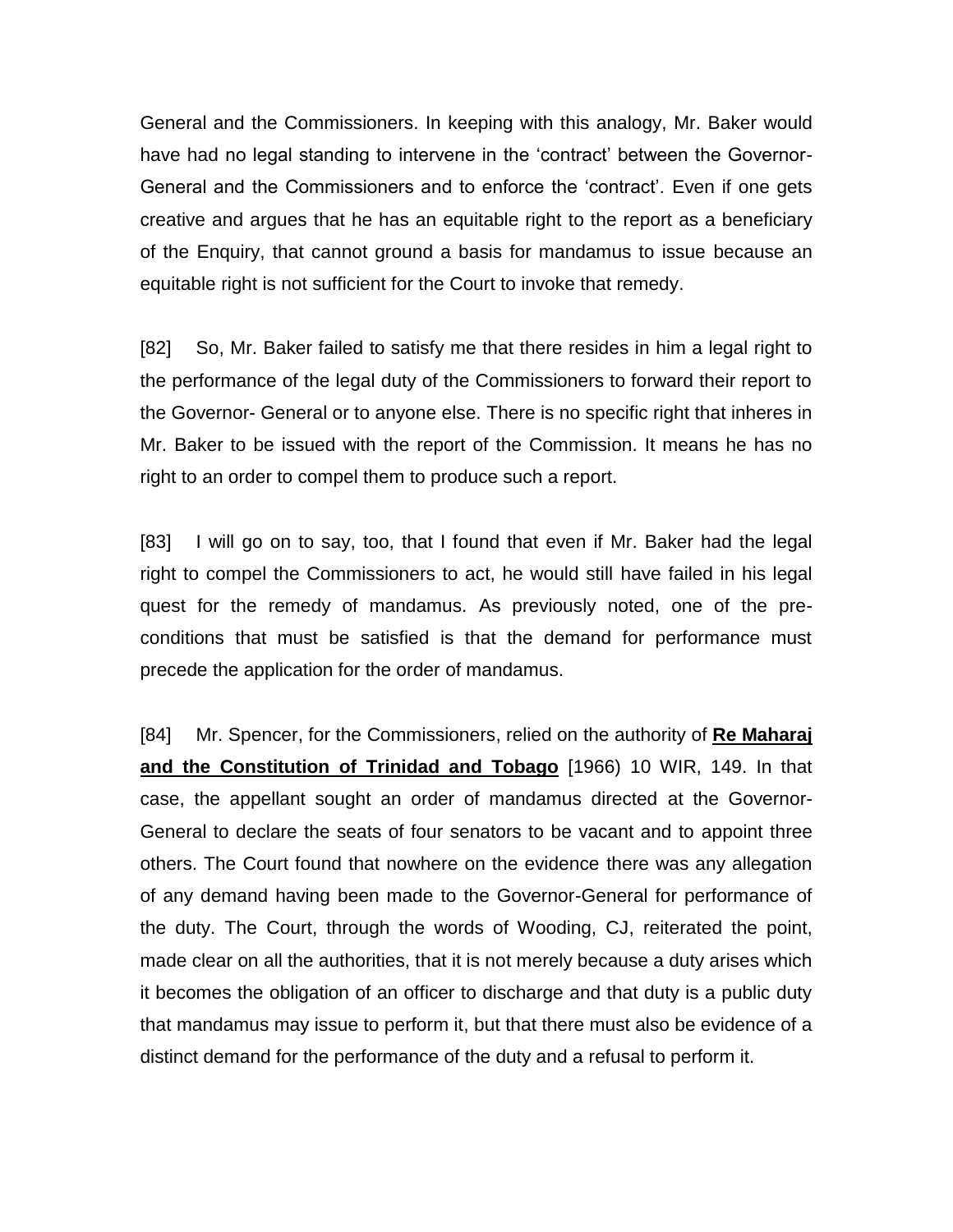[85] Wooding, CJ also relied on an extract taken from GRIFFITH'S GUIDE TO CROWN OFFICE PRACTICE, p. 161, that one of the conditions - precedent to the Court making such order is:

> "There has been a distinct demand and refusal to do the act… It is therefore advisable that the demand should be made in writing, and should state that failure to comply with such demand within reasonable time therein specified will be treated as refusal for the purposes of an application for mandamus"

[86] The learned Chief Justice, after citing useful principles from some authorities, further noted at page 151:

> "But, however, the duty may be created, the obligation thereupon arises for the officer to perform it. If he should fail to perform it, it is thereafter competent for anybody interested in its performance to demand that he do his duty. And it is only when there is such a distinct demand and it is followed by a refusal that the prerogative writ of mandamus can issue.

> So the mere failure, or refusal to act on the advice, which is what the appellant alleged in his affidavit, will not entitle him to a writ of mandamus. He must be able to show, over and above that, that a distinct demand was made requiring the officer to perform the duty which he has omitted to do."

[87] Mr. Gammon, in an effort to save the application for leave to apply for mandamus to issue, relied on the letter written by Mr. Levy to the Commissioners. As already indicated, Mr. Levy did not purportedly act on behalf of Mr. Baker. His letter expressly shows that he signed as Attorney-at-law for Thermo-Plastics. But even if it could be said that the interests of all the entrepreneurs were identical, and so the demand by one stood as the demand for others, Mr. Levy's letter was not in the nature of a demand as required by law. I say that for the following reasons. He did not specify any time by which the act that Mr. Baker now wishes to compel should have been done. He did not make a specific and distinct demand for performance of that act. He failed to impress on them that if they should refuse to perform, then, he would take legal action to compel them to do so. In closing he stated: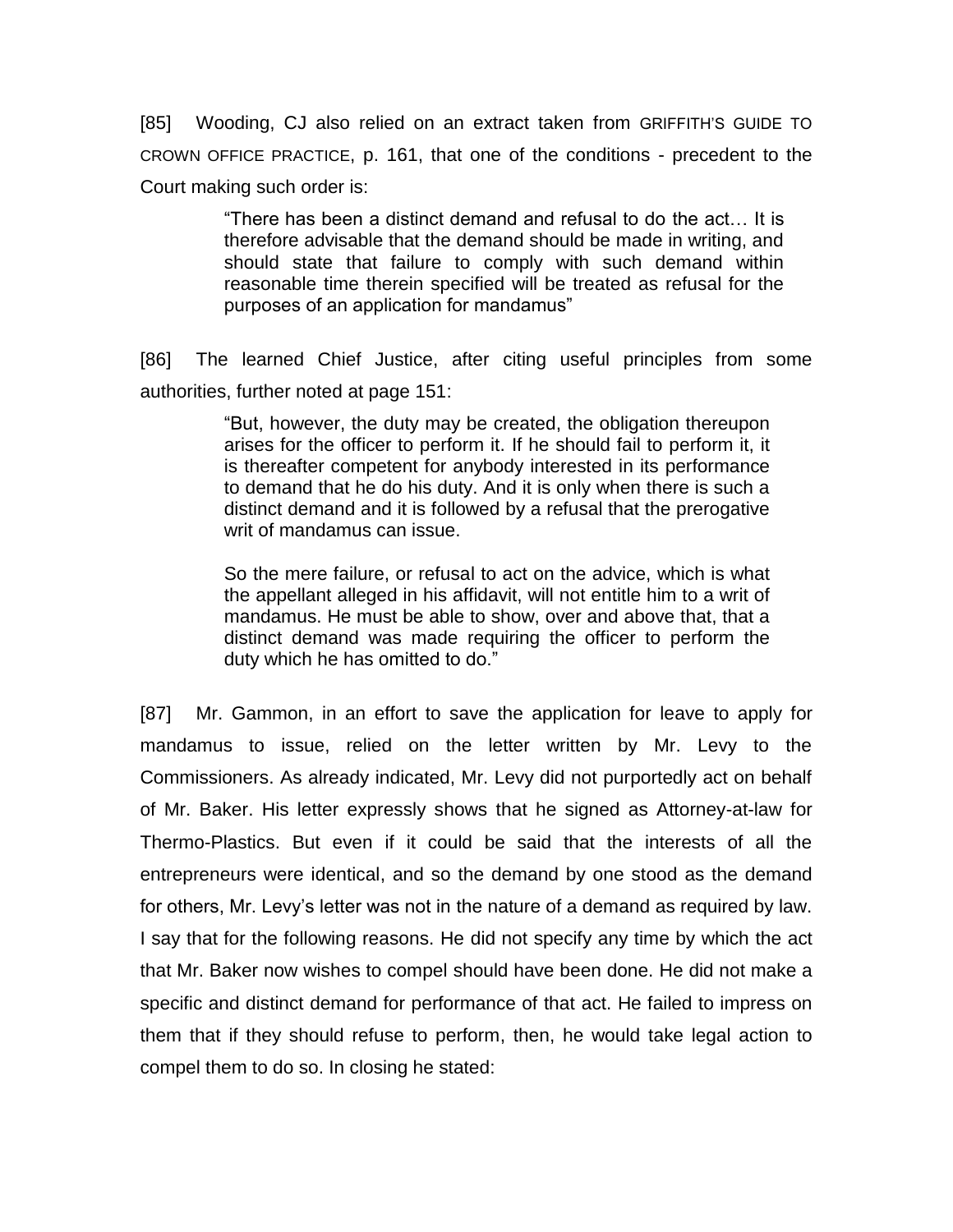"…I anticipate that as honourable men you will feel it to be your duty to complete writing your report (even if abbreviated) and ensure that copies are sent to the Governor General who appointed you, the Prime Minister, the Leader of the opposition and to the Press so that the report will be published and made available to the people of Jamaica from whom you have received substantial sums.'

[88] In my view this was by no means a distinct demand for the report to be submitted within the contemplation of the authorities. He would have still left it up to the Commissioners, in their own conscience, and at their own discretion, to furnish the report and to do so at their own time.

[89] Mr. Gammon had also submitted that the service of this application for leave for judicial review would have served as such a distinct demand. I rejected that submission as one without merit as the demand must precede the commencement of legal proceedings.

[90] Furthermore, even if Mr. Levy's letter could be taken as a distinct demand, there is no evidence of a refusal on the part of the Commissioners to perform it. A failure to perform does not necessarily constitute a refusal to perform. There must be shown, by the evidence, that the Commissioners have "distinctly determined not to do what is demanded."

[91] Mr. Baker was not able to show, by evidence, a distinct refusal on the part of the Commissioners to perform the duty he requires them to perform. What is said on the evidence advanced by Mr. Baker is that the Commissioners, through the media, had indicated that they were not placed in a position to complete due to additional funds needed and that was not forthcoming.

[92] This has managed to raise as an issue whether there is, in fact and in law, a refusal to perform the duty as distinct from an inability to do so brought about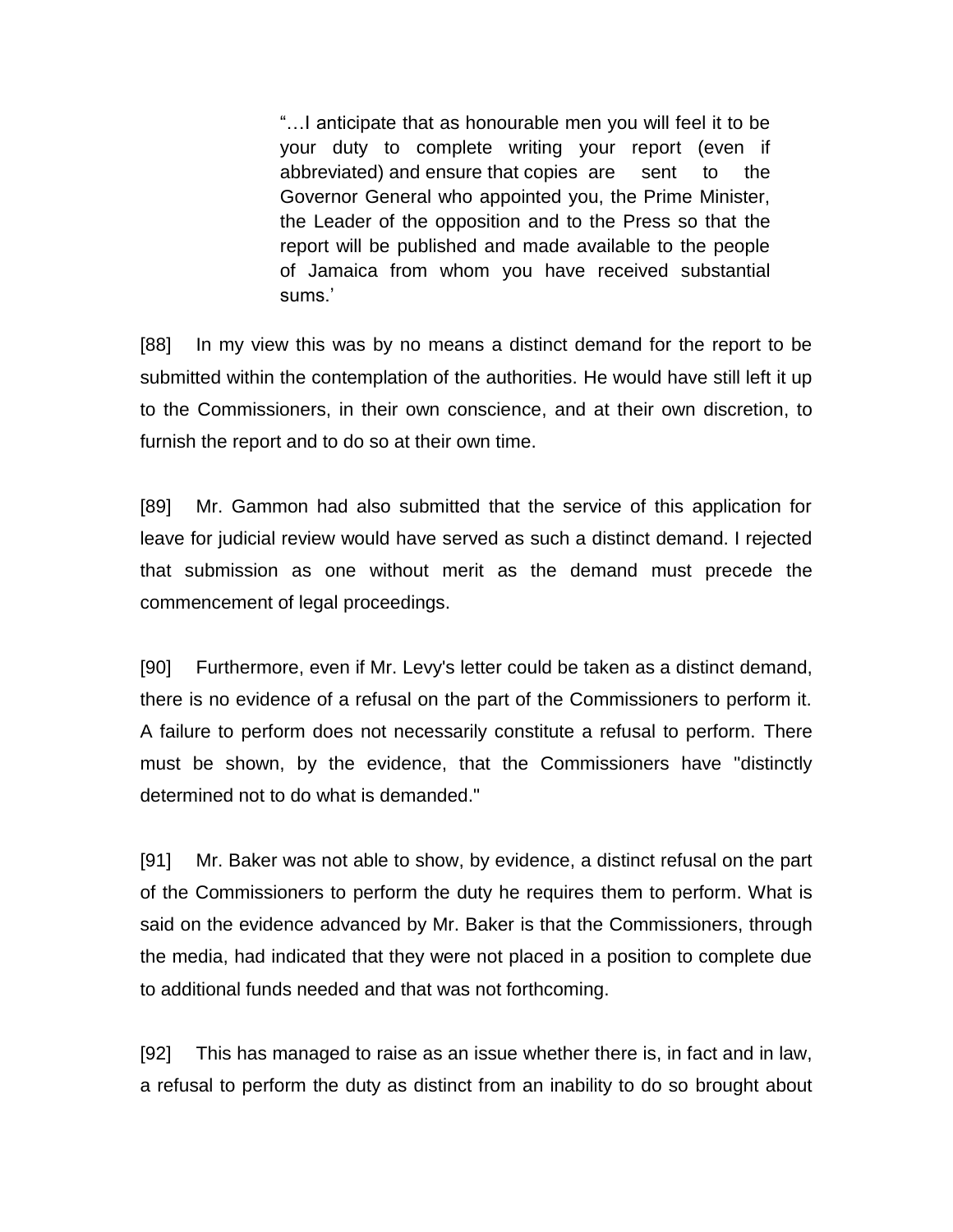by factors extrinsic to the conduct of the Commissioners themselves. Mr. Baker had not established that it is clearly the former reason than the latter. As can be seen in looking at the pre-requisites necessary for the grant of such remedy, it is established that the Court will not, by mandamus, order something which is incapable of performance, for instance, where the party to be compelled does not possess the power to obey.

[93] I am not satisfied by evidence that the Commissioners have the wherewithal to complete the report in the light of what is disclosed by Mr. Baker as a likely reason for the delay. If it is outside the power and ability of the Commissioners to complete the report for its submission, then mandamus cannot issue to compel them to do so when circumstances outside their control persist to affect them in the proper execution of their duties.

[94] In the end, there has been no clear, distinct and compellable evidence from Mr. Baker of any distinct demand made by him (or indeed, anyone else for that matter) in writing to the Commissioners for the report to be submitted and that there was a refusal or a distinct determination by the Commissioners not to comply with the demand. He has failed to show that what is required is within the power and capability of the Commissioners to do and that they have refused to do so.

[95] I would go further by way of reminder to point out again that the Commissioners, by the terms of the Commission, had no time limit set for the report to be submitted. The Commission, according to the Act, could have specified when it should be rendered. All the Commission stated was for it to be done as "soon as is practicable". It means therefore, that it would have to be established that circumstances had rendered it practicable for the report to be furnished prior to the application for leave for judicial review but that the Commissioners have failed or refused to submit it. There is no such evidence, however.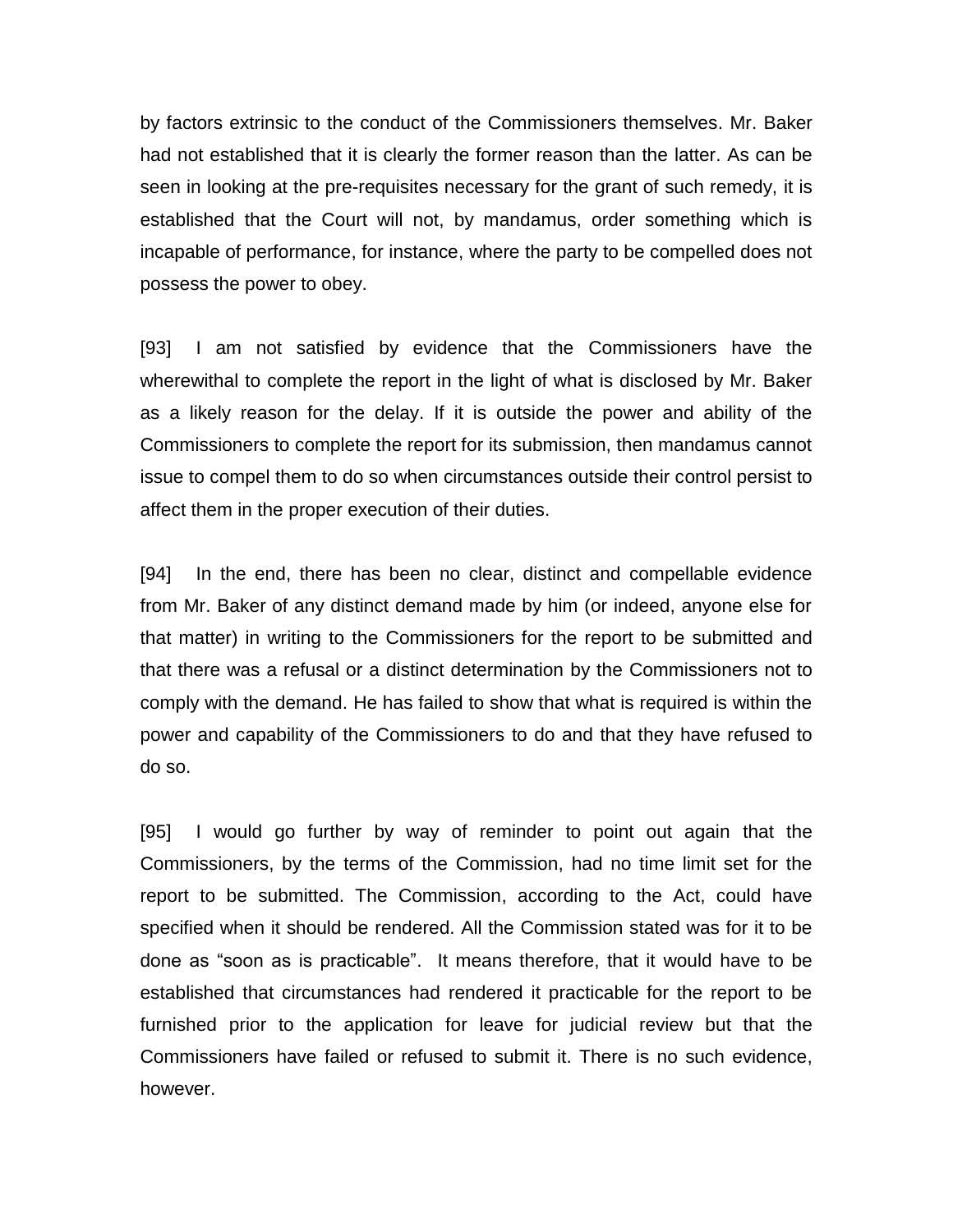[96] Also, an order to compel the Commissioners to furnish even an interim report could be rendered futile since the Commissioners have the power to render it inoperative by saying they do not consider it necessary to furnish one. That assertion would be in keeping with the terms of their Commission. Again, the principle is that mandamus ought not to be granted where effective performance can be thwarted by the power vested in the person being compelled to perform.

## **Conclusion**

[97] I found, in the light of the prevailing state of affairs as described, that some of the pre-conditions required for the issue of an order of mandamus were not, *prima facie*, established on the evidence placed before me. I found on the material disclosed, that there was no arguable case with a realistic prospect of success advanced by Mr. Baker.

[98] It is the duty of the Court at this stage to filter from the system hopeless or frivolous claims without any real prospect of success or which are bound to fail. This I found to be one of them. In the circumstances, I was constrained to refuse the application for leave to apply for judicial review.

[99] In disposing of the matter, and being mindful of the genuine concerns of Mr. Baker, and given the general public interest component of the matter, I proferred the opinion that steps could be taken by Mr. Baker to bring his concerns in writing directly and distinctly to the Governor-General for his attention and intervention. The procedure adopted by persons to just speak through the media is an inappropriate mode to formally bring the concerns to the attention of the Governor-General. The Governor-General is the only person to whom the Commissioners should report and to whom they are at, first instance, accountable with respect to the submission of this report.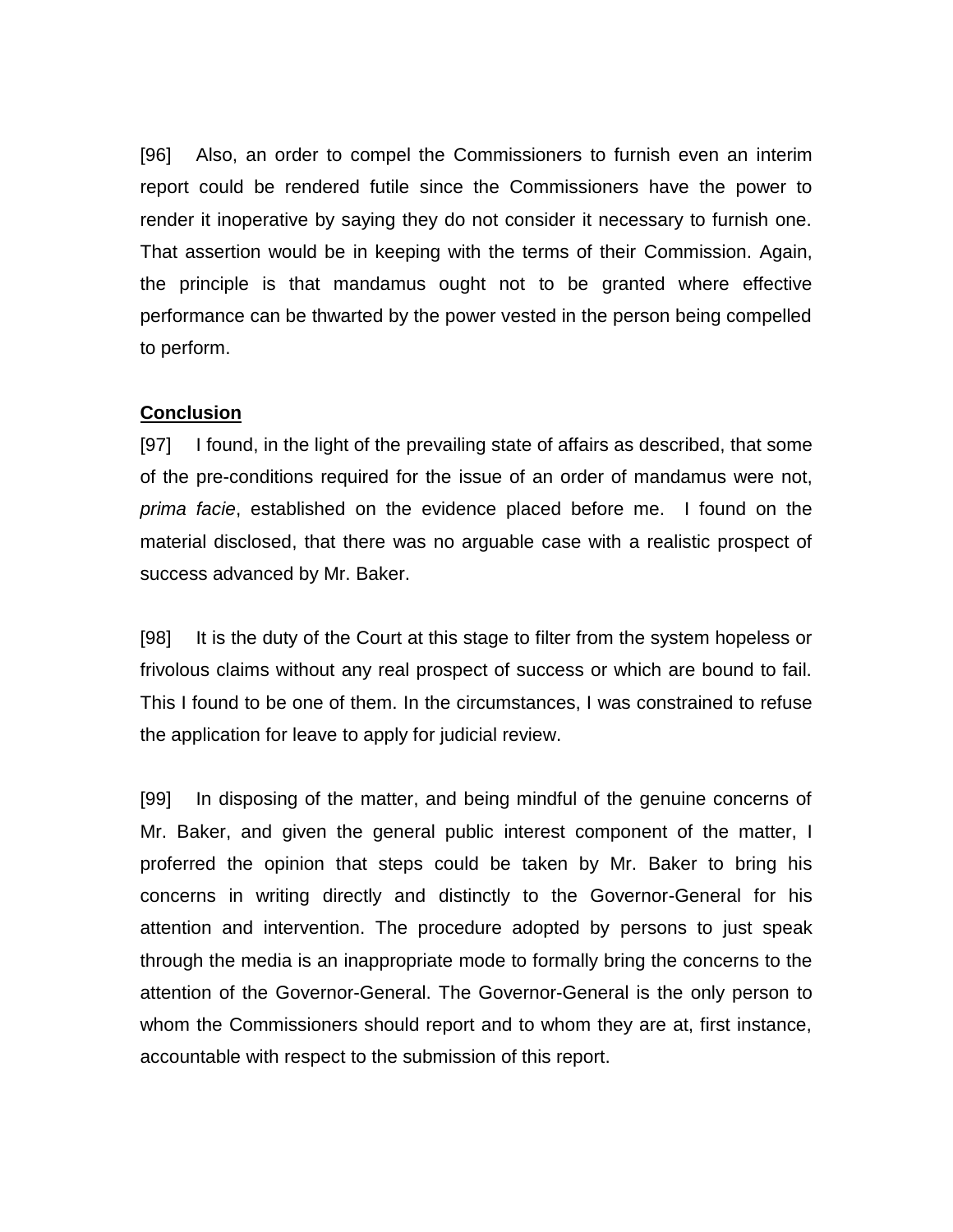[100] Furthermore, if it is the funding of the work of the Commission that is the issue, then the Governor-General has the statutory authority by virtue of section 13 of the Act to direct that all expenses associated with the completion of the report be made available by the Accountant-General. It seems from the provisions of the statute that the Governor-General is given the necessary authority to ensure the work of the Commission is done to include the submission of the report. The options available need to be explored for the necessary steps to be taken to bring the work of the FINSAC Commission of Enquiry to finality. The public interest in the Enquiry demands it.

#### **Order**

[101] The following orders were made:

- 1. The Application for leave for judicial review for an order of mandamus, that the 1st Defendant, FINSAC Commissioner of Enquiry, Warrick Bogle, and the 2<sup>nd</sup> Defendant, FINSAC Commissioner of Enquiry, Charles Ross, produce a report whether final or interim from the evidence given and presented before the said FINSAC Commissioners of Enquiry over the material period November 2009 - November 2011, IS **REFUSED**.
- (2) In the special circumstances of the case, no order made as to costs.

#### **The fixed date claim form**

[102] In my original order, I had failed to address the fixed date claim form that had been filed by Mr. Baker seeking judicial review before the application for leave was made. The Commissioners had raised a preliminary objection and asked that the claim be struck out on the ground that leave would first have to be obtained before the claim could commence. I agreed. There was no leave of the Court obtained which was a pre-condition for a claim to be instituted.